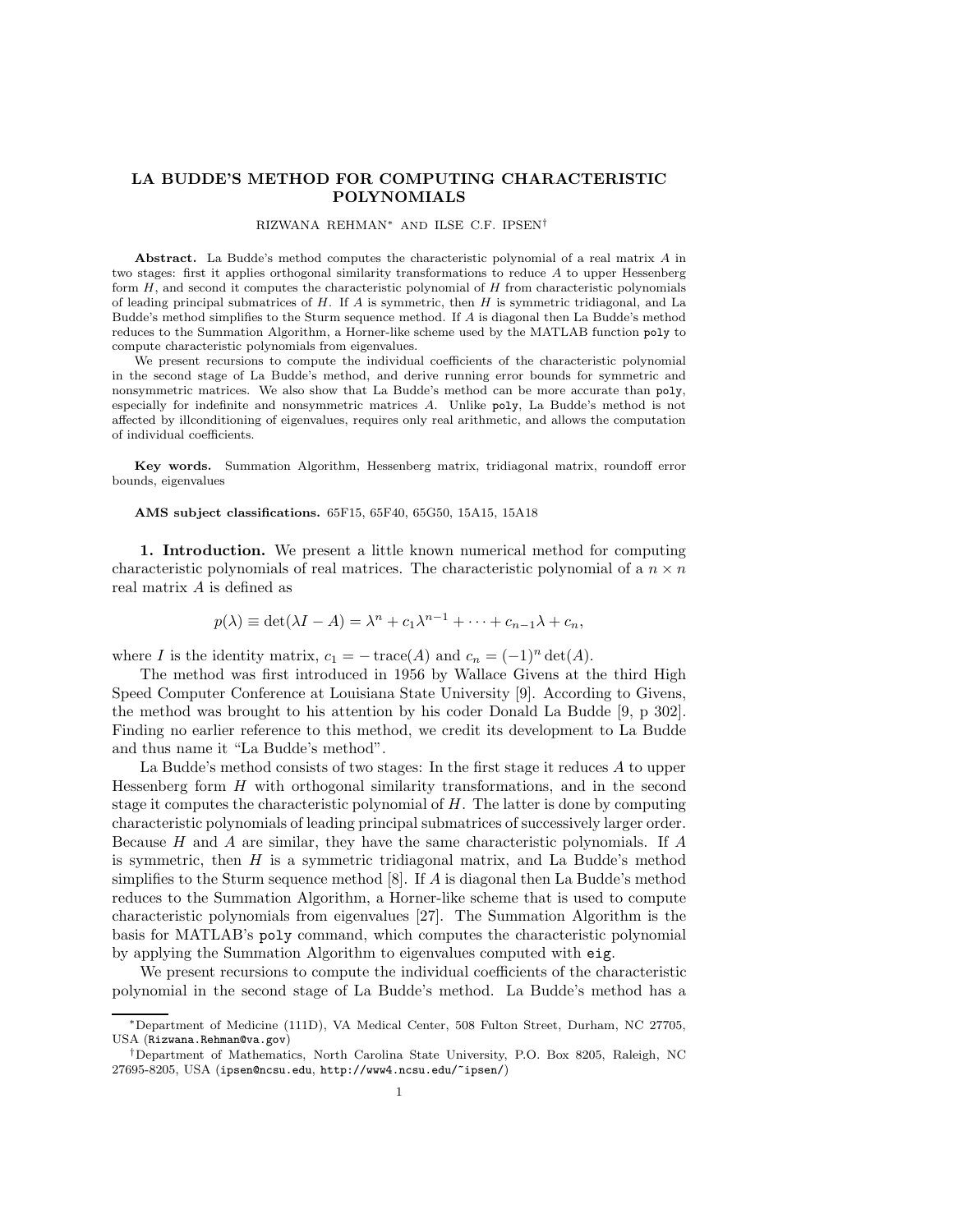number of advantages over poly. First, a Householder reduction of A to Hessenberg form  $H$  in the first stage is numerically stable, and it does not change the condition numbers [19] of the coefficients  $c_k$  with respect to changes in the matrix. In contrast to poly, La Budde's method is not affected by potential illconditioning of eigenvalues. Second, La Budde's method allows the computation of individual coefficients  $c_k$  (in the process,  $c_1, \ldots, c_{k-1}$  are computed as well) and is substantially faster if  $k \ll n$ . This is important in the context of our quantum physics application, where only a small number of coefficients are required [19,  $\S1$ ], [21, 22].

Third, La Budde's method is efficient, requiring only about  $5n<sup>3</sup>$  floating point operations and real arithmetic. This is in contrast to poly which requires complex arithmetic when a real matrix has complex eigenvalues. Most importantly, La Budde's method can often be more accurate than poly, and can even compute coefficients of symmetric matrices to high relative accuracy. Unfortunately we have not been able to derive error bounds that are tight enough to predict this accuracy.

In this paper we assume that the matrices are real. Error bounds for complex matrices are derived in [26, §6].

Overview. After reviewing existing numerical methods for computing characteristic polynomials in §2, we introduce La Budde's method in §3. Then we present recursions for the second stage of La Budde's method and running error bounds, for symmetric matrices in  $\S 4$  and for nonsymmetric matrices in  $\S 5$ . In  $\S 6$  we present running error bounds for both stages of La Budde's method. We end with numerical experiments in §7 that compare La Budde's method to MATLAB's poly function and demonstrate the accuracy of La Budde's method.

2. Existing Numerical Methods. In the nineteenth century and in the first half of the twentieth century characteristic polynomials were often computed as a precursor to an eigenvalue computation. In the second half of the twentieth century, however, Wilkinson and others demonstrated that computing eigenvalues as roots of characteristic polynomials is numerically unstable [31, 32]. As a consequence, characteristic polynomials and methods for computing them fell out of favor with the numerical linear algebra community. We give a brief overview of these methods. They can be found in the books by Faddeeva [5], Gantmacher [6], and Householder [17].

2.1. Leverrier's Method. The first practical method for computing characteristic polynomials was developed by Leverrier in 1840. It is based on Newton's identities [31, (7.19.2)]

$$
c_1 = -\operatorname{trace}(A),
$$
  $c_k = -\frac{1}{k}\operatorname{trace}(A^k + c_1A^{k-1} + \cdots + c_{k-1}A),$   $2 \le k \le n.$ 

The Newton identities can be expressed recursively as

$$
c_k = -\frac{1}{k}
$$
trace $(AB_{k-1})$ , where  $B_1 \equiv A + c_1 I$ ,  $B_k \equiv AB_{k-1} + c_k I$ .

Leverrier's method and modifications of it have been rediscovered by Faddeev and Sominskiı̆, Frame, Souriau, and Wegner, see [18], and also Horst [15]. Although Leverrier's method is expensive, with an operation count proportional to  $n<sup>4</sup>$ , it continues to attract attention. It has been proposed for computing  $A^{-1}$ , sequentially [3] and in parallel [4]. Recent papers have focused on different derivations of the method [1, 16, 25], combinatorial aspects [23], properties of the adjoint [13], and expressions of  $p(\lambda)$  in specific polynomial bases [2].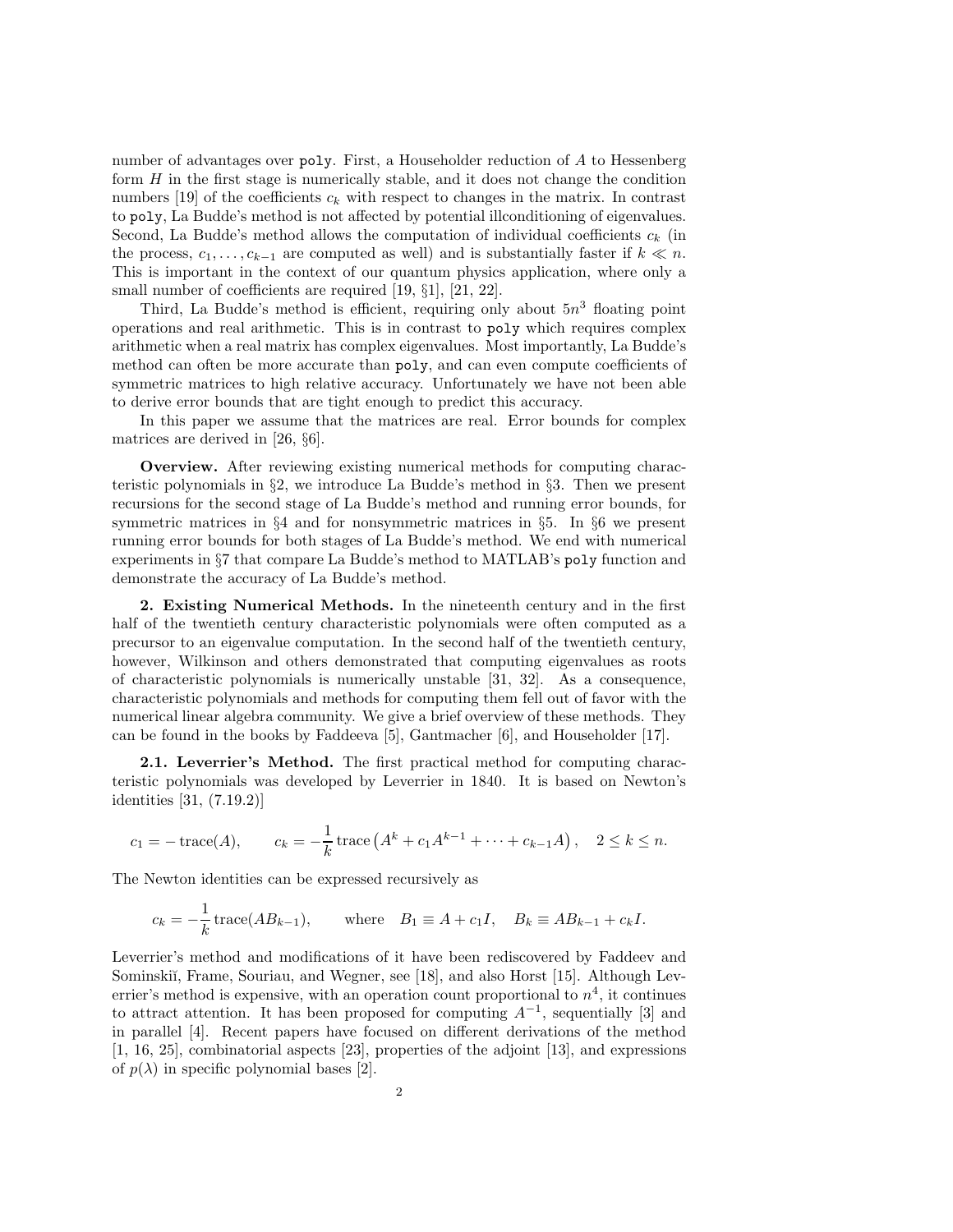In addition to its large operation count, Leverrier's method is also numerically unstable. Wilkinson remarks [31, §7.19]:

"We find that it is common for severe cancellation to take place when

the  $c_i$  are computed, as can be verified by estimating the orders of magnitudes of the various contributions to  $c_i$ ."

Wilkinson identified two factors that are responsible for the numerical instability of computing  $c_k$ : errors in the computation of the trace, and errors in the previously computed coefficients  $c_1, \ldots, c_{k-1}$ .

Our numerical experiments on many test matrices corroborate Wilkinson's observations. We found that Leverrier's method gives inaccurate results even for coefficients that are well conditioned. For instance, consider the  $n \times n$  matrix A of all ones. Its characteristic polynomial is  $p(\lambda) = \lambda^n - n\lambda^{n-1}$ , so that  $c_2 = \cdots = c_n = 0$ . Since A has only a single nonzero singular value  $\sigma_1 = n$ , the coefficients  $c_k$  are well conditioned (because  $n-1$  singular values are zero, the first order condition numbers with respect to absolute changes in the matrix are zero [19, Corollary 3.9]). However for  $n = 40$ , Leverrier's method computes values for  $c_{22}$  through  $c_{40}$  in the range of  $10^{18}$  to  $10^{47}$ .

The remaining methods described below have operation counts proportional to  $n^3$ .

2.2. Krylov's Method and Variants. In 1931 Krylov presented a method that implicitly tries to reduce  $A$  to a companion matrix, whose last column contains the coefficients of  $p(\lambda)$ . Explicitly, the method constructs a matrix K from what we now call Krylov vectors:  $v, Av, A^2v, ...$  where  $v \neq 0$  is an arbitrary vector. Let  $m \geq 1$  be the *grade* of the vector, that is the smallest index for which the vectors  $v, Av, \ldots A^{m-1}v$  are linearly independent, but the inclusion of one more vector  $A^m v$ makes the vectors linearly dependent. Then the linear system

$$
Kx + A^m v = 0
$$
, where  $K \equiv (v \quad Av \quad \dots \quad A^{m-1}v)$ 

has the unique solution x. Krylov's method solves this linear system  $Kx = -A^m v$  for x. In the fortunate case when  $m = n$  the solution x contains the coefficients of  $p(\lambda)$ , and  $x_i = -c_{n-i+1}$ . If  $m < n$  then x contains only coefficients of a divisor of  $p(\lambda)$ .

The methods by Danilevski<sup> $\tilde{u}$ </sup>, Weber-Voetter, and Bryan can be viewed as particular implementations of Krylov's method [17, §6], as can the method by Samuelson [28].

Although Krylov's method is quite general, it has a number of shortcomings. First Krylov vectors tend to become linearly dependent, so that the linear system  $Kx = -A^m v$  tends to be highly illconditioned. Second, we do not know in advance the grade  $m$  of the initial vector  $v$ ; therefore, we may end up only with a divisor of  $p(\lambda)$ . If A is derogatory, i.e. some eigenvalues of A have geometric multiplicity 2 or larger, then every starting vector v has grade  $m < n$ , and Krylov's method does not produce the characteristic polynomial of  $A$ . If  $A$  is non derogatory, then it is similar to its companion matrix, and almost every starting vector should give the characteristic polynomial. Still it is possible to start with a vector v of grade  $m < n$ , where Krylov's method fails to produce  $p(\lambda)$  for a non derogatory matrix A [11, Example 4.2].

The problem with Krylov's method, as well as the related methods by Danilevskiı̆, Weber-Voetter, Samuelson, Ryan and Horst is that they try to compute, either implicitly or explicitly, a similarity transformation to a companion matrix. However, such a transformation only exists if  $A$  is nonderogatory, and it can be numerically stable only if A is far from derogatory. It is therefore not clear that remedies like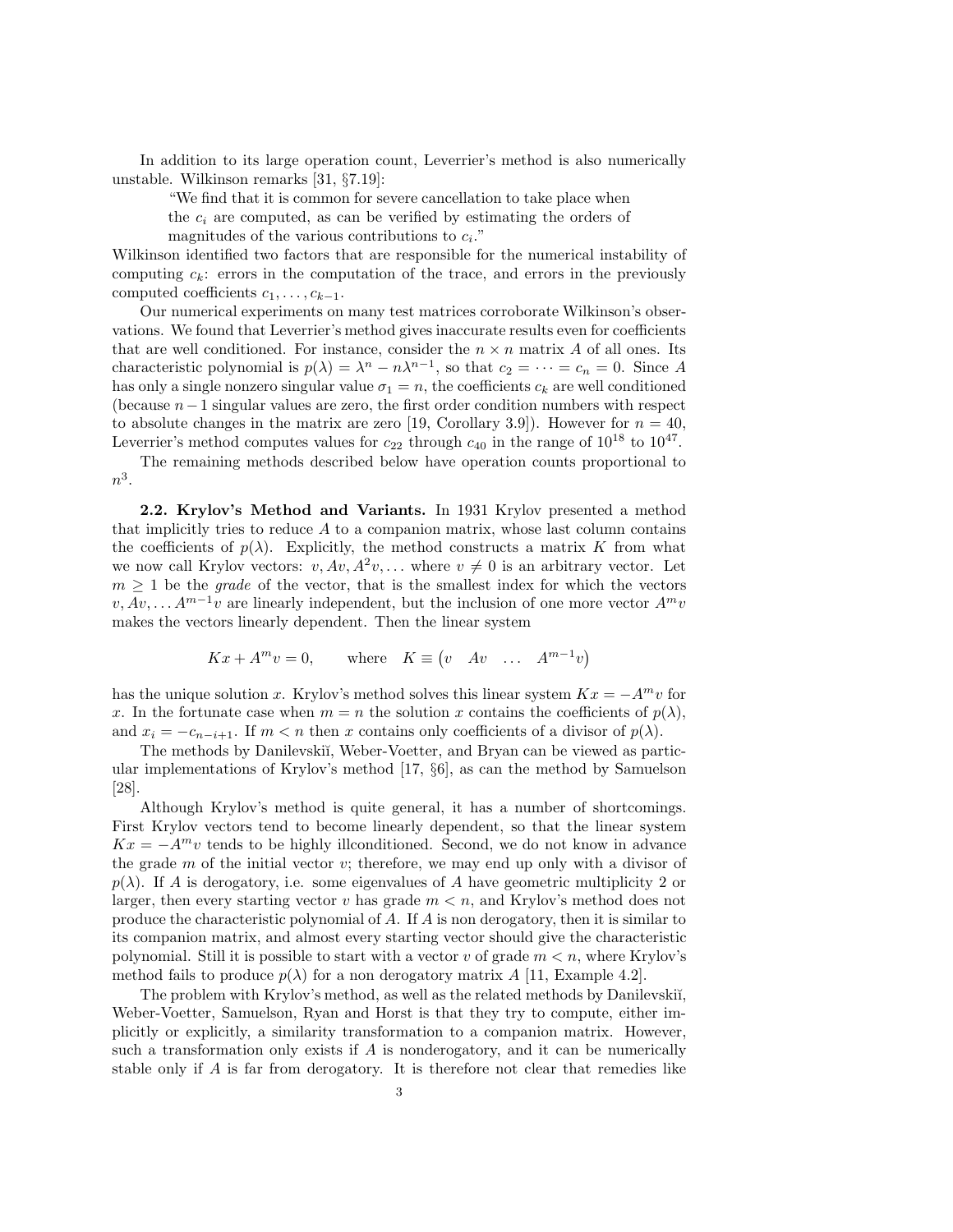those proposed for Danilevskiı's method in  $[12]$ ,  $[18, p 36]$ ,  $[29]$ ,  $[31, \S7.55]$  would be fruitful.

The analogue of the companion form for derogatory matrices is the Frobenius normal form. This is a similarity transformation to block triangular form, where the diagonal blocks are companion matrices. Computing Frobenius normal forms is common in computer algebra and symbolic computations e.g. [7], but is numerically not viable because it requires information about Jordan structure and is thus an illposed problem. This is true also of Wiedemann's algorithm [20, 30], which works with  $u^T A^i b$ , where u is a vector, and can be considered a "scalar version" of Krylov's method.

2.3. Hyman's method. Hyman's method computes the characteristic polynomial for Hessenberg matrices [31, §7.11]. The basic idea can be described as follows. Let B be a  $n \times n$  matrix, and partition

$$
B = \frac{1}{n-1} \begin{pmatrix} n-1 & 1 \\ b_1^T & b_{12} \\ B_2 & b_2 \end{pmatrix}.
$$

If  $B_2$  is nonsingular then  $\det(B) = (-1)^{n-1} \det(B_2) (b_{12} - b_1^T B_2^{-1} b_2)$ . Specifically, if  $B = \lambda I - H$  where H is an unreduced upper Hessenberg matrix then  $B_2$  is nonsingular upper triangular, so that  $\det(B_2) = (-1)^{n-1} h_{21} \cdots h_{n,n-1}$  is just the product of the subdiagonal elements. Thus

$$
p(\lambda) = h_{21} \cdots h_{n,n-1} (b_{12} - b_1^T B_2^{-1} b_2).
$$

The quantity  $B_2^{-1}b_2$  can be computed as the solution of a triangular system. However  $b_1, B_2$ , and  $b_2$  are functions of  $\lambda$ . To recover the coefficients of  $\lambda^i$  requires the solution of n upper triangular systems [24].

A structured backward error bound under certain conditions has been derived in [24], and iterative refinement is suggested for improving backward accuracy. However, it is not clear that this will help in general. The numerical stability of Hyman's method depends on the condition number with respect to inversion of the triangular matrix B<sub>2</sub>. Since the diagonal elements of B<sub>2</sub> are  $h_{21}, \ldots, h_{n,n-1}$ , B<sub>2</sub> can be ill conditioned with respect to inversion if  $H$  has small subdiagonal elements.

2.4. Computing Characteristic Polynomials from Eigenvalues. An obvious way to compute the coefficients of the characteristic polynomial is to compute the eigenvalues  $\lambda_i$  and then multiply out  $\prod_{i=1}^n (\lambda - \lambda_i)$ . The MATLAB function poly does this. It first computes the eigenvalues with eig and then uses a Horner-like scheme, the so-called Summation Algorithm, to determine the  $c_k$  from the eigenvalues  $\lambda_j$  as follows:

c = [1 zeros(1, n)]  
for j = 1:n  
c(2:(j+1)) = c(2:(j+1)) - 
$$
\lambda_j
$$
. \*c(1:j)  
end

The accuracy of poly is highly dependent on the accuracy with which the eigenvalues  $\lambda_j$  are computed. In [27, §2.3] we present perturbation bounds for characteristic polynomials with regard to changes in the eigenvalues, and show that the errors in the eigenvalues are amplified by elementary symmetric functions in the absolute values of the eigenvalues. Since eigenvalues of non-normal (or nonsymmetric) matrices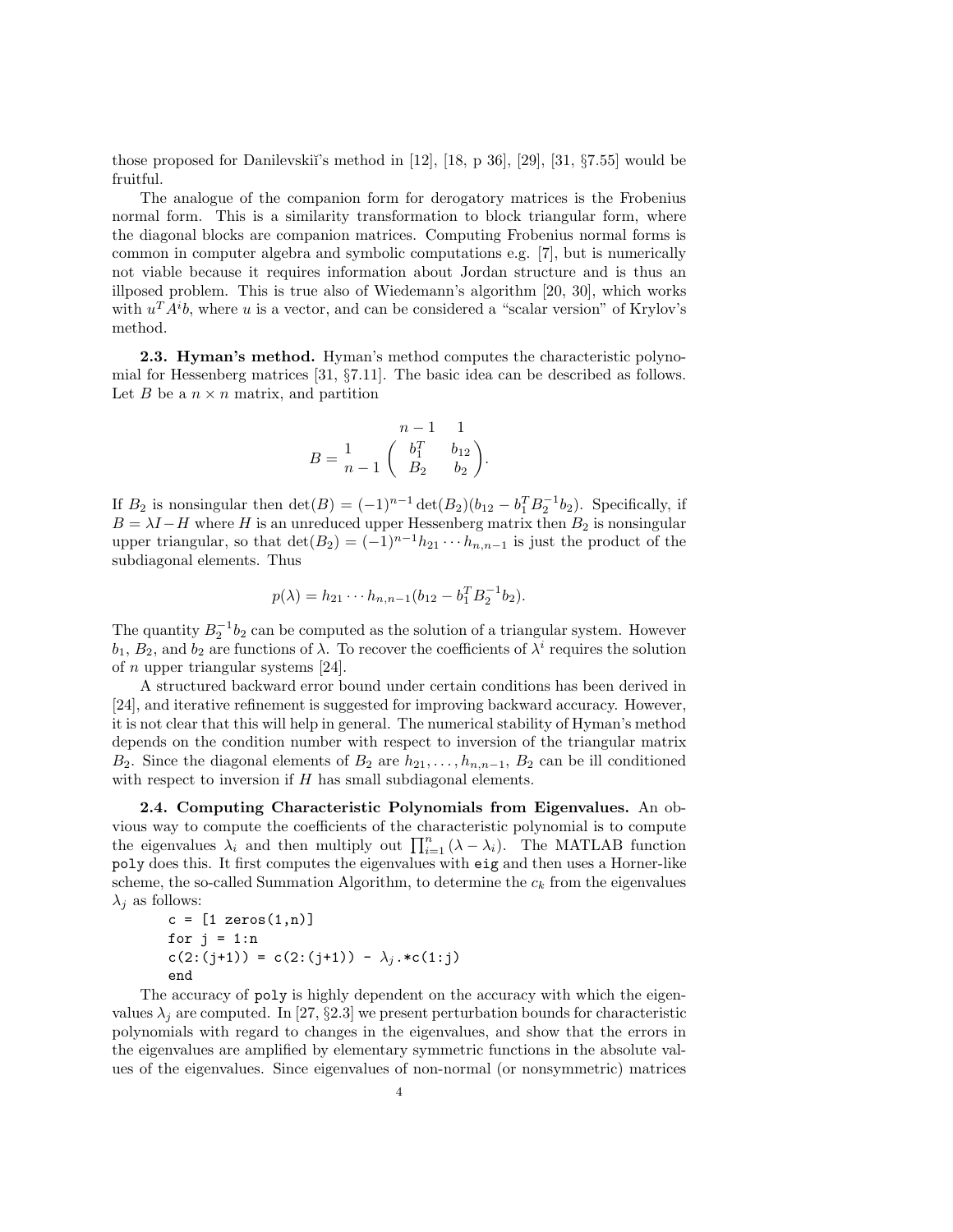are much more sensitive than eigenvalues of normal matrices and are computed to much lower accuracy, poly in turn tends to compute characteristic polynomials of non-normal matrices to much lower accuracy. As a consequence, poly gives useful results only for the limited class of matrices with wellconditioned eigenvalues.

3. La Budde's Method. La Budde's method works in two stages. In the first stage it reduces a real matrix  $A$  to upper Hessenberg form  $H$  by orthogonal similarity transformations. In the second stage it determines the characteristic polynomial of H by successively computing characteristic polynomials of leading principal submatrices of  $H$ . Because  $H$  and  $A$  are similar, they have the same characteristic polynomials. If A is symmetric, then H is a symmetric tridiagonal matrix, and La Budde's method simplifies to the Sturm sequence method. The Sturm sequence method was used by Givens  $[8]$  to compute eigenvalues of a symmetric tridiagonal matrix  $T$ , and is the basis for the bisection method [10, §§8.5.1, 8.5.2].

Givens said about La Budde's method [9, p 302]:

Since no division occurs in this second stage of the computation and the detailed examination of the first stage for the symmetric case [...] was successful in guaranteeing its accuracy there, one may hope that the proposed method of getting the characteristic equation will often yield accurate results. It is, however, probable that cancellations of large numbers will sometimes occur in the floating point additions and will thus lead to excessive errors.

Wilkinson also preferred La Budde's method to computing the Frobenius form. He states [31, §6.57]:

We have described the determination of the Frobenius form in terms of similarity transformations for the sake of consistency and in order to demonstrate its relation to Danilewski's method. However, since we will usually use higher precision arithmetic in the reduction to Frobenius form than in the reduction to Hessenberg form, the reduced matrices arising in the derivation of the former cannot be overwritten in the registers occupied by the Hessenberg matrix.

It is more straightforward to think in terms of a direct derivation of the characteristic polynomial of H. This polynomial may be obtained by recurrence relations in which we determine successively the characteristic polynomials of each of the leading principal submatrices  $H_r$ 

 $(r = 1, \ldots, n)$  of H. [...]

No special difficulties arise if some of the [subdiagonal entries of  $H$ ] are small or even zero.

La Budde's method has several attractive features. First, a Householder reduction of A to Hessenberg form H in the first stage is numerically stable [10,  $\S7.4.3$ ], [31, §6.6]. Since orthogonal transformations do not change the singular values, and the condition numbers of the coefficients  $c_k$  to changes in the matrix are functions of singular values [19], the sensitivity of the  $c_k$  does not change in the reduction from A to H. In contrast to the eigenvalue based method in §2.4, La Budde's method is not affected by the conditioning of the eigenvalues.

Second, La Budde's method allows the computation of individual coefficients  $c_k$ (in the process,  $c_1, \ldots, c_{k-1}$  are computed as well) and is substantially faster if  $k \ll n$ . This is important in the context of our quantum physics application, where only a small number of coefficients are required [19,  $\S1$ ], [21, 22].

Third, La Budde's method is efficient. The Householder reduction to Hessenberg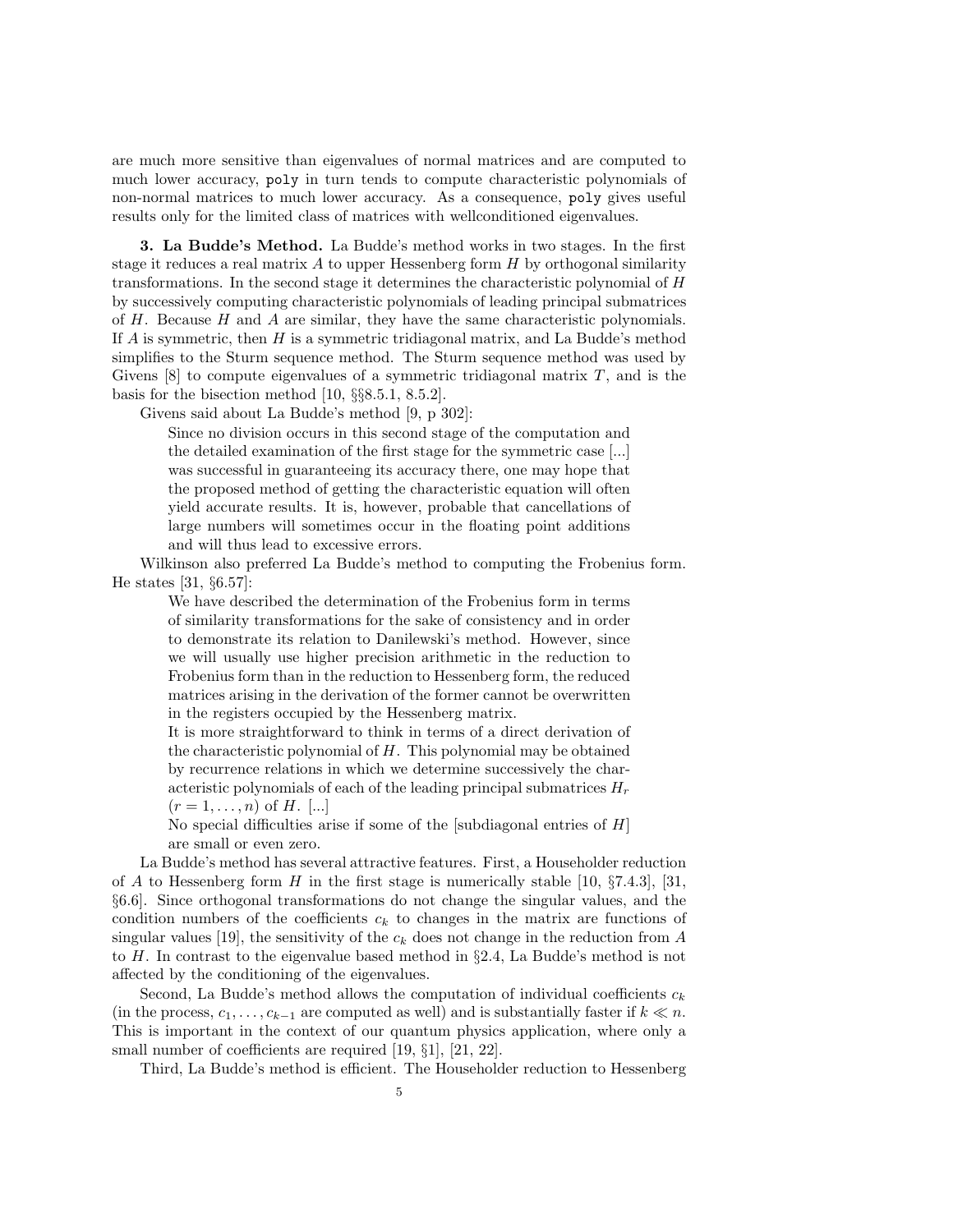form requires  $10n^3/3$  floating point operations [10, §7.4.3], while the second stage requires  $n^3/6$  floating point operations [31, §6.57] (or  $4n^3/3$  flops if A is symmetric [10,  $\S$ 8.3.1]). If the matrix A is real, then only real arithmetic is needed – in contrast to eigenvalue based methods which require complex arithmetic if a real matrix has complex eigenvalues.

4. Symmetric Matrices. In the first stage, La Budde's method reduces a real symmetric matrix  $A$  to tridiagonal form  $T$  by orthogonal similarity transformations. The second stage, where it computes the coefficients of the characteristic polynomial of  $T$ , amounts to the Sturm sequence method [8]. We present recursions to compute individual coefficients in the second stage of La Budde's method in §4.1, describe our assumptions for the floating point analysis in §4.2, and derive running error bounds in §4.3.

4.1. The Algorithm. We present an implementation of the second stage of La Budde's method for symmetric matrices. Let

$$
T = \begin{pmatrix} \alpha_1 & \beta_2 & & & \\ \beta_2 & \alpha_2 & \beta_3 & & \\ & \ddots & \ddots & \ddots & \\ & & \ddots & \ddots & \beta_n \\ & & & \beta_n & \alpha_n \end{pmatrix}
$$

be a  $n \times n$  real symmetric tridiagonal matrix with characteristic polynomial  $p(\lambda) \equiv$  $\det(\lambda I - T)$ . In the process of computing  $p(\lambda)$ , the Sturm sequence method computes characteristic polynomials  $p_i(\lambda) \equiv \det(\lambda I - T_i)$  of all leading principal submatrices  $T_i$ of order i, where  $p_n(\lambda) = p(\lambda)$ . The recursion for computing  $p(\lambda)$  is [8], [10, (8.5.2)]

$$
p_0(\lambda) = 1, \quad p_1(\lambda) = \lambda - \alpha_1
$$
  
\n
$$
p_i(\lambda) = (\lambda - \alpha_i)p_{i-1}(\lambda) - \beta_i^2 p_{i-2}(\lambda), \qquad 2 \le i \le n.
$$
\n(4.1)

In order to recover individual coefficients of  $p(\lambda)$  from the recursion (4.1), we identify the polynomial coefficients

$$
p(\lambda) = \lambda^n + c_1 \lambda^{n-1} + \dots + c_{n-1} \lambda + c_n
$$

and

$$
p_i(\lambda) = \lambda^i + c_1^{(i)} \lambda^{i-1} + \dots + c_{i-1}^{(i)} \lambda + c_i^{(i)}, \qquad 1 \le i \le n,
$$

where  $c_k^{(n)} = c_k$ . Equating like powers of  $\lambda$  on both sides of (4.1) gives recursions for individual coefficients  $c_k$ , which are presented as Algorithm 1. In the process,  $c_1, \ldots, c_{k-1}$  are also computed.

If T is a diagonal matrix then Algorithm 1 reduces to the Summation Algorithm [27, Algorithm 1] for computing characteristic polynomials from eigenvalues. The Summation Algorithm is the basis for MATLAB's poly function, which applies it to eigenvalues computed by eig. The example in Figure 4.1 shows the coefficients computed by Algorithm 1 when  $n = 5$  and  $k = 3$ .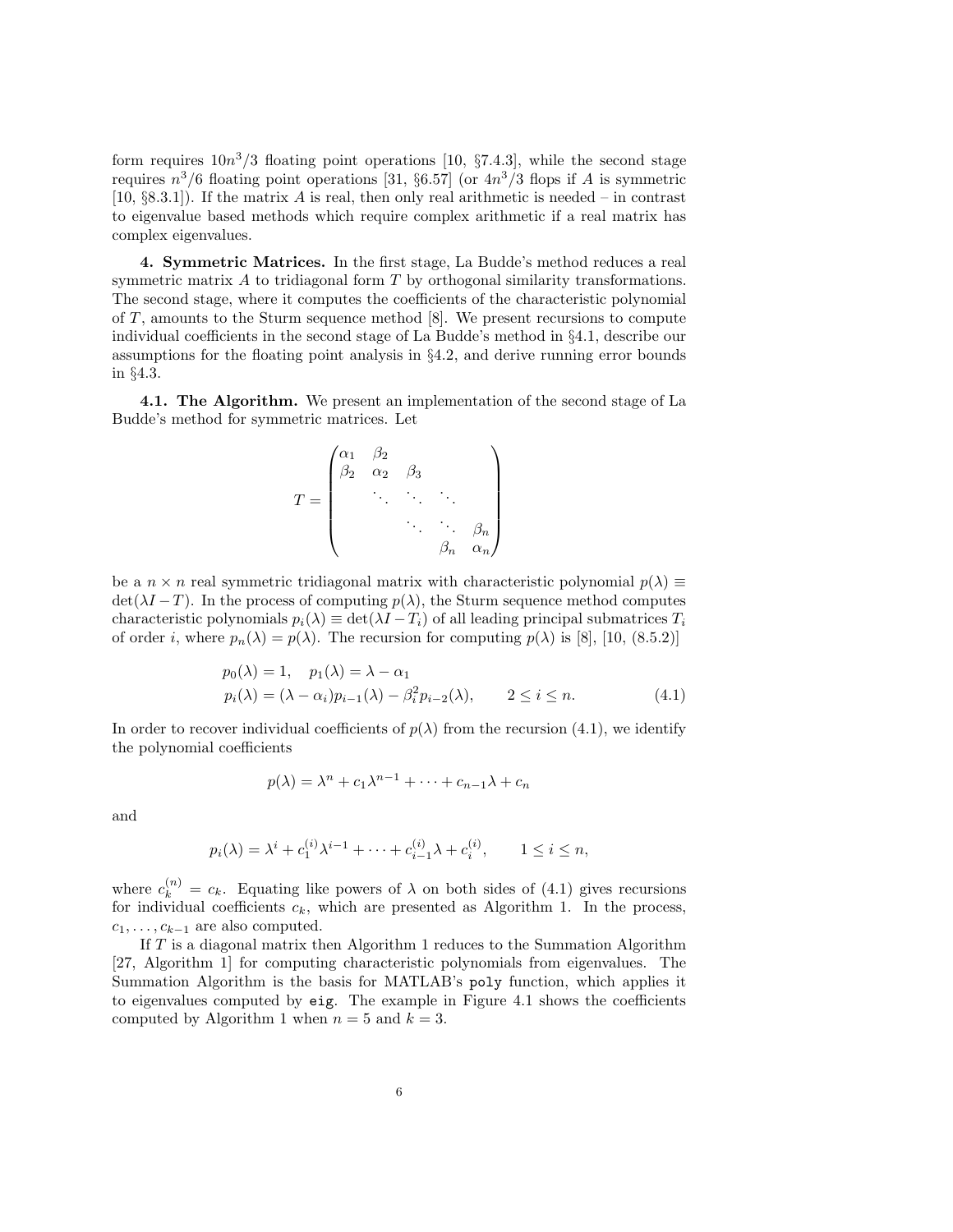Algorithm 1 La Budde's method for symmetric tridiagonal matrices

**Input:**  $n \times n$  real symmetric tridiagonal matrix T, index k **Output:** Coefficient  $c_1, \ldots, c_k$  of  $p(\lambda)$  $c_1^{(1)} = -\alpha_1$ 2:  $c_1^{(2)} = c_1^{(1)} - \alpha_2, c_2^{(2)} = \alpha_1 \alpha_2 - \beta_2^2$ <br> **for**  $i = 3 : k$  **do** 4:  $c_1^{(i)} = c_1^{(i-1)} - \alpha_i$ 6:  $c_2^{(i)} = c_2^{(i-1)} - \alpha_i c_1^{(i-1)} - \beta_i^2$ <br>
6: **for**  $j = 3 : i - 1$  **do** 8: end for  $c_j^{(i)} = c_j^{(i-1)} - \alpha_i c_{j-1}^{(i-1)} - \beta_i^2 c_{j-2}^{(i-2)}$  $c_i^{(i)} = -\alpha_i c_{i-1}^{(i-1)} - \beta_i^2 c_{i-2}^{(i-2)}$ 10: end for for  $i = k + 1 : n$  do 12:  $c_1^{(i)} = c_1^{(i-1)} - \alpha_i$ if  $k \geq 2$  then 14:  $c_2^{(i)} = c_2^{(i-1)} - \alpha_i c_1^{(i-1)} - \beta_i^2$ <br> **for**  $j = 3 : k$  **do** 16:  $c_j^{(i)} = c_j^{(i-1)} - \alpha_i c_{j-1}^{(i-1)} - \beta_i^2 c_{j-2}^{(i-2)}$ <br>end for 18: end if end for 20: {Now  $c_j = c_j^{(n)}$ ,  $1 \le j \le k$ }

| $i \mid c_1^{(i)}$      | $c_2^{(i)}$ | $c_2^{(i)}$ |                                                                                                                                                                                                                                                                                                                                                                                   |
|-------------------------|-------------|-------------|-----------------------------------------------------------------------------------------------------------------------------------------------------------------------------------------------------------------------------------------------------------------------------------------------------------------------------------------------------------------------------------|
| $c_1^{(1)} = -\alpha_1$ |             |             | $\begin{array}{c c c c c c c c c} 2 & c_1^{(2)} & = & c_1^{(1)} - \alpha_2 & c_2^{(2)} & = & \alpha_1 \alpha_2 - \beta_2^2 & c_1^{(3)} & = & c_1^{(3)} - \alpha_3 & c_2^{(4)} & = & c_1^{(5)} - \alpha_4 & c_2^{(5)} & = & c_2^{(5)} - \alpha_4 & c_2^{(5)} & = & c_2^{(5)} - \alpha_4 & c_2^{(5)} & = & c_2^{(5)} - \alpha_4 & c_1^{(5)} & = & c_1^{(5)} - \alpha_5 & c_2^{(5)}$ |

FIG. 4.1. *Coefficients computed by Algorithm 1 for*  $n = 5$  *and*  $k = 3$ *.* 

4.2. Assumptions for Running Error Bounds. We assume that all matrices are real. Error bounds for complex matrices are derived in [26, §6]. In addition, we make the following assumptions:

- 1. The matrix elements are normalized real floating point numbers.
- 2. The coefficients computed in floating point arithmetic are denoted by  $\hat{c}_k^{(i)}$  $\binom{v}{k}$ .
- 3. The output from the floating point computation of Algorithms 1 and 2 is  $\mathrm{fl}[c_k] \equiv \hat{c}_k^{(n)}$  $\binom{n}{k}$ . In particular,  $\text{fl}[c_1] \equiv c_1 = -\alpha_1$ .
- 4. The error in the computed coefficients is  $e_k^{(i)}$  $k^{(i)}$  so that  $e_1^{(1)} = 0$  and

$$
\hat{c}_k^{(i)} = c_k^{(i)} + e_k^{(i)}, \qquad 2 \le i \le n, \quad 1 \le k \le n. \tag{4.2}
$$

- 5. The operations do not cause underflow or overflow.
- 6. The symbol u denotes the unit roundoff, and  $nu < 1$ .
- 7. Standard error model for real floating point arithmetic [14, §2.2]: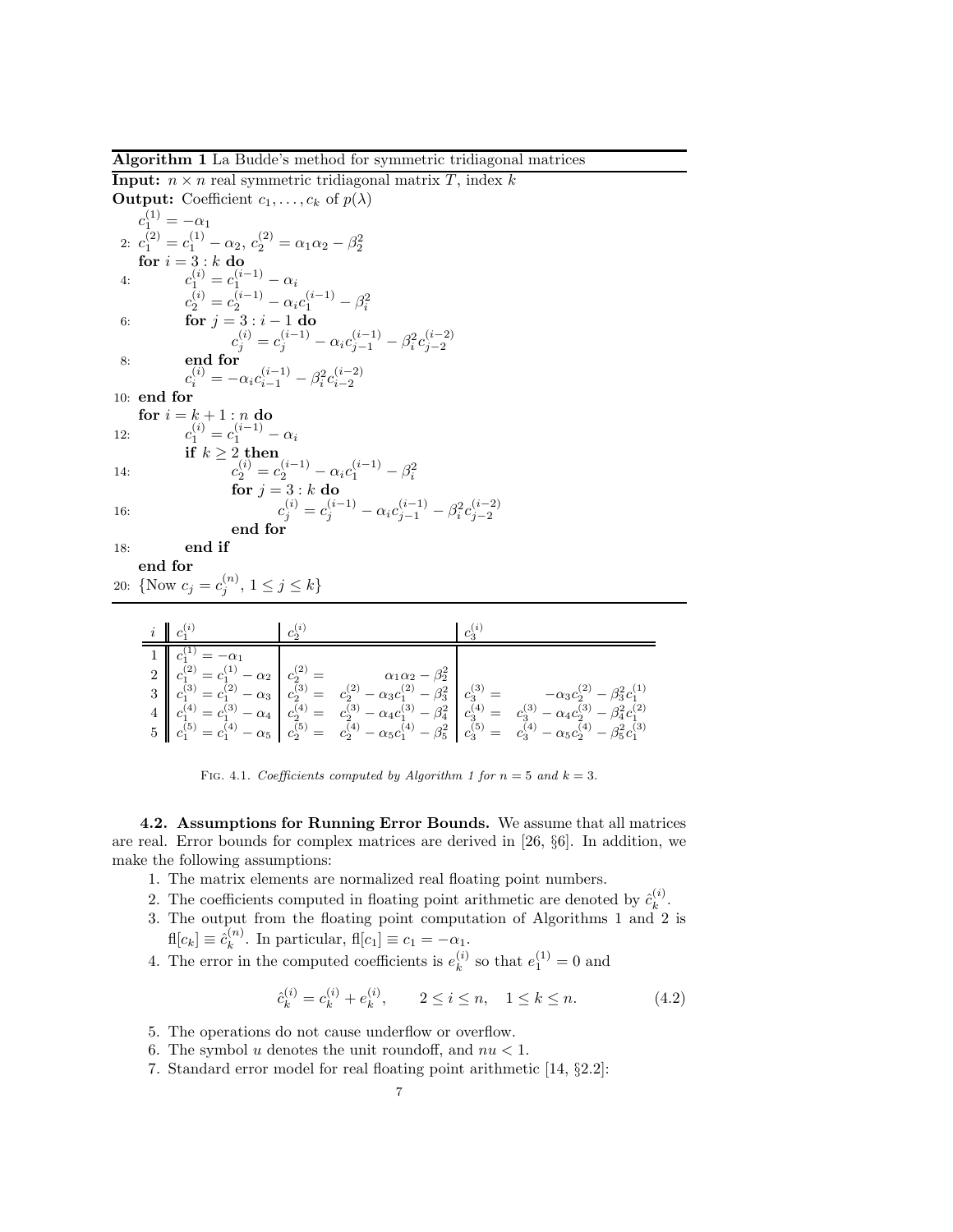If op  $\in \{+, -, \times, / \}$ , and x and y are real normalized floating point numbers so that  $x \circ p y$  does not underflow or overflow, then

$$
fl[x \operatorname{op} y] = (x \operatorname{op} y)(1 + \delta) \qquad \text{where} \qquad |\delta| \le u, \tag{4.3}
$$

and

$$
f[x \text{ op } y] = \frac{x \text{ op } y}{1 + \epsilon} \quad \text{where} \quad |\epsilon| \le u. \tag{4.4}
$$

The following relations are required for the error bounds.

LEMMA 4.1 (Lemma 3.1 and Lemma 3.3 in [14]). Let  $\delta_i$  and  $\rho_i$  be real numbers,  $1 \leq i \leq n$ , with  $|\delta_i| \leq u$  and  $\rho_i = \pm 1$ . If  $nu < 1$  then

1.  $\prod_{i=1}^{n} (1 + \delta_i)^{\rho_i} = 1 + \theta_n$ , where

$$
|\theta_n| \le \gamma_n \equiv \frac{nu}{1 - nu}.
$$

2.  $(1 + \theta_i)(1 + \theta_k) = 1 + \theta_{i+k}$ 

4.3. Running Error Bounds. We derive running error bounds for Algorithm 1, first for  $\hat{c}_1$ , then for  $\hat{c}_2$ , and at last for the remaining coefficients  $\hat{c}_j$ ,  $3 \leq j \leq k$ .

The bounds below apply to lines 2, 4, and 14 of Algorithm 1.

THEOREM 4.2 (Error bounds for  $\hat{c}_1^{(i)}$ ). If the assumptions in §4.2 hold and

$$
\hat{c}_1^{(i)} = \mathsf{fl}\left[\hat{c}_1^{(i-1)} - \alpha_i\right], \qquad 2 \le i \le n,
$$

then

$$
|e_1^{(i)}| \le |e_1^{(i-1)}| + u \;|\hat{c}_1^{(i)}|, \qquad 2 \le i \le n.
$$

*Proof.* The model (4.4) implies  $(1 + \epsilon^{(i)})\hat{c}_1^{(i)} = \hat{c}_1^{(i-1)} - \alpha_i$  where  $|\epsilon^{(i)}| \leq u$ . Writing the computed coefficients  $\hat{c}_1^{(i)}$  and  $\hat{c}_1^{(i-1)}$  in terms of their errors (4.2) and then simplifying gives

$$
e_1^{(i)}=e_1^{(i-1)}-\epsilon^{(i)}\hat{c}_1^{(i)}.
$$

Hence  $|e_1^{(i)}| \leq |e_1^{(i-1)}| + u |\hat{c}_1^{(i)}|$ .

The bounds below apply to lines 2, 6, and 16 of Algorithm 1.

THEOREM 4.3 (Error bounds for  $\hat{c}_2^{(i)}$ ). If the assumptions in §4.2 hold, and

$$
\begin{aligned} \hat{c}_2^{(2)} &= \text{fl}\left[\text{fl}\left[\alpha_1\alpha_2\right] - \text{fl}\left[\beta_2^2\right]\right] \\ \hat{c}_2^{(i)} &= \text{fl}\left[\text{fl}\left[\hat{c}_2^{(i-1)} - \text{fl}\left[\alpha_i\hat{c}_1^{(i-1)}\right]\right] - \text{fl}\left[\beta_i^2\right]\right], \qquad 3 \le i \le n, \end{aligned}
$$

then

$$
|e_2^{(2)}| \le u \left( |\alpha_2 \alpha_1| + |\beta_2^2| + |\hat{c}_2^{(2)}| \right)
$$
  

$$
|e_2^{(i)}| \le |e_2^{(i-1)}| + |\alpha_i e_1^{(i-1)}| + u \left( |\hat{c}_2^{(i-1)}| + |\beta_i^2| + |\hat{c}_2^{(i)}| \right) + \gamma_2 |\alpha_i \hat{c}_1^{(i-1)}|.
$$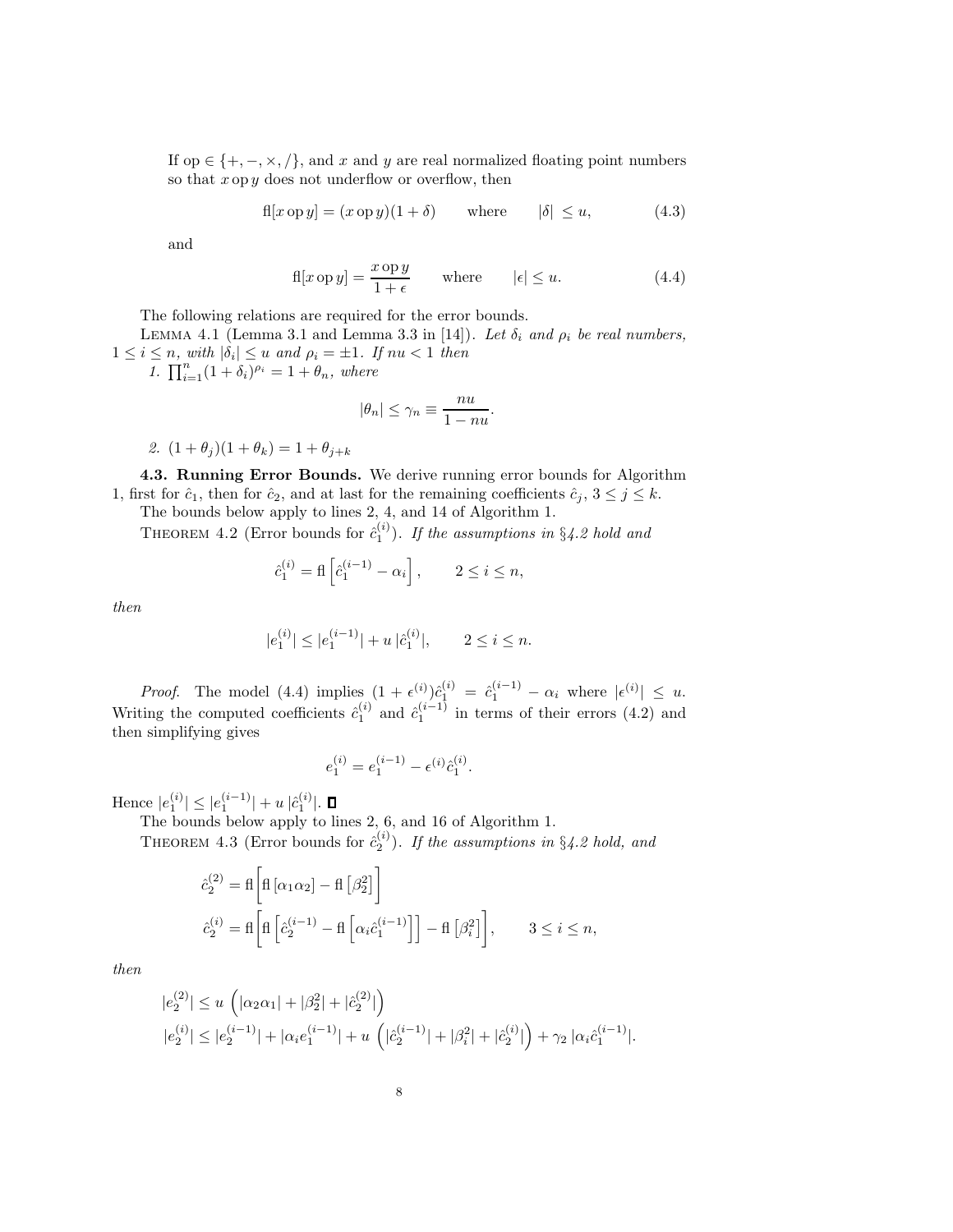Proof. The model (4.3) implies for the multiplications

$$
\hat{c}_2^{(2)} = \text{fl}\bigg[\alpha_2 \alpha_1 (1+\delta) - \beta_2^2 (1+\eta)\bigg], \qquad \text{where} \quad |\delta|, |\eta| \le u.
$$

Applying the model (4.4) to the subtraction gives

$$
(1+\epsilon)\hat{c}_2^{(2)} = \alpha_2\alpha_1(1+\delta) - \beta_2^2(1+\eta), \qquad |\epsilon| \le u.
$$

Now express  $\hat{c}_2^{(2)}$  in terms of the errors  $e_2^{(2)}$  from (4.2) and simplify.

For  $3 \leq i \leq n$ , applying model (4.3) to the multiplications and the first subtraction gives  $\hat{c}_2^{(i)} = \text{fl}\left[g_1^{(i)} - g_2^{(i)}\right]$ , where

$$
g_1^{(i)} \equiv \hat{c}_2^{(i-1)}(1+\delta^{(i)}) - \alpha_i \hat{c}_1^{(i-1)}(1+\theta_2^{(i)}), \qquad g_2^{(i)} = \beta_i^2(1+\eta^{(i)}),
$$

 $|\delta^{(i)}|, |\eta^{(i)}| \le u$  and  $|\theta_2^{(i)}| \le \gamma_2$ . Applying the model (4.4) to the remaining subtraction gives

$$
(1 + \epsilon^{(i)})\hat{c}_2^{(i)} = \hat{c}_2^{(i-1)}(1 + \delta^{(i)}) - \alpha_i \hat{c}_1^{(i-1)}(1 + \theta_2^{(i)}) - \beta_i^2(1 + \eta^{(i)}),
$$

where  $|\epsilon^{(i)}| \leq u$ . Now express  $\hat{c}_2^{(i-1)}$  and  $\hat{c}_1^{(i-1)}$  in terms of their errors (4.2) to get

$$
e_2^{(i)} = e_2^{(i-1)} + \delta^{(i)} \hat{c}_2^{(i-1)} - \alpha_i e_1^{(i-1)} - \theta_2^{(i)} \alpha_i \hat{c}_1^{(i-1)} - \beta_i^2 \eta^{(i)} - \epsilon^{(i)} \hat{c}_2^{(i)},
$$

and apply the triangle inequality.  $\square$ 

The bounds below apply to lines 8, 10, and 18 of Algorithm 1.

THEOREM 4.4 (Error bounds for  $\hat{c}_j^{(i)}$ ,  $3 \leq j \leq k$ ). If the assumptions in §4.2 hold, and

$$
\begin{aligned} \hat{c}_i^{(i)}&=-\operatorname{fl}\left[\operatorname{fl}\left[\alpha_i\hat{c}_{i-1}^{(i-1)}\right]+\operatorname{fl}\left[\beta_i^2\hat{c}_{i-2}^{(i-2)}\right]\right],\qquad 3\leq i\leq k,\\ \hat{c}_j^{(i)}&=\operatorname{fl}\left[\operatorname{fl}\left[\hat{c}_j^{(i-1)}-\operatorname{fl}\left[\alpha_i\hat{c}_{j-1}^{(i-1)}\right]\right]-\operatorname{fl}\left[\beta_i^2\hat{c}_{j-2}^{(i-2)}\right]\right],\qquad 3\leq j\leq k,\quad j+1\leq i\leq n, \end{aligned}
$$

then

$$
|e_i^{(i)}| \le |\alpha_i e_{i-1}^{(i-1)}| + |\beta_i^2 e_{i-2}^{(i-2)}| + u \left( |\alpha_i \hat{c}_{i-1}^{(i-1)}| + |\hat{c}_i^{(i)}| \right) + \gamma_2 |\beta_i^2 \hat{c}_{i-2}^{(i-2)}|
$$
  
\n
$$
|e_j^{(i)}| \le |e_j^{(i-1)}| + |\alpha_i e_{j-1}^{(i-1)}| + |\beta_i^2 e_{j-2}^{(i-2)}|
$$
  
\n
$$
+ u \left( |\hat{c}_j^{(i-1)}| + |\hat{c}_j^{(i)}| \right) + \gamma_2 \left( |\alpha_i \hat{c}_{j-1}^{(i-1)}| + |\beta_i^2 \hat{c}_{j-2}^{(i-2)}| \right).
$$

Proof. The model (4.3) implies for the three multiplications that

$$
\hat{c}_i^{(i)} = -\operatorname{fl}\left[\alpha_i \hat{c}_{i-1}^{(i-1)}(1+\delta) + \beta_i^2 \hat{c}_{i-2}^{(i-2)}(1+\theta_2)\right],
$$

where  $|\delta| \le u$  and  $|\theta_2| \le \gamma_2$ . Applying model (4.4) to the remaining addition gives

$$
(1+\epsilon)\hat{c}_i^{(i)} = -\alpha_i \hat{c}_{i-1}^{(i-1)}(1+\delta) - \beta_i^2 \hat{c}_{i-2}^{(i-2)}(1+\theta_2), \qquad |\epsilon| \le u.
$$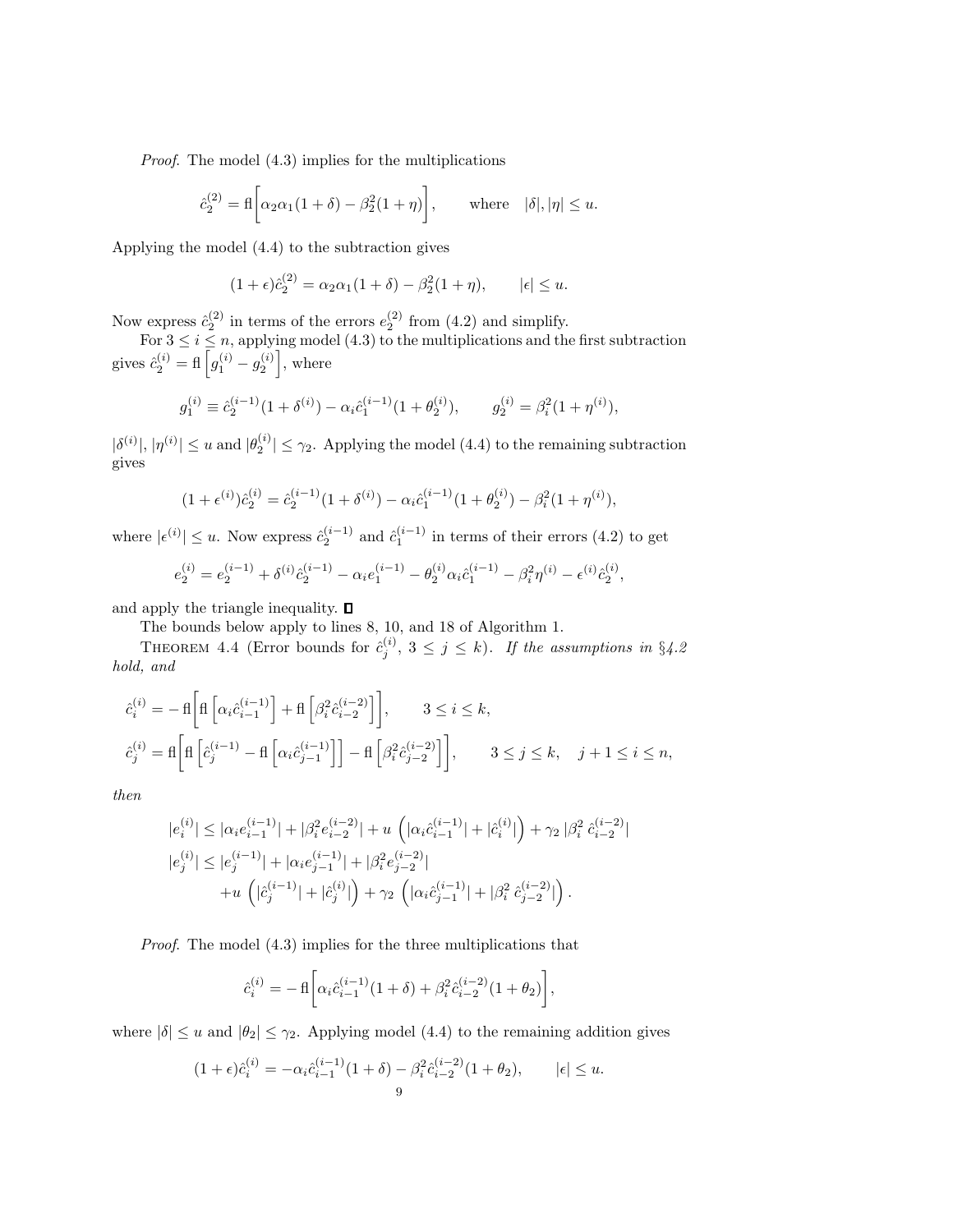As in the previous proofs, write  $\hat{c}_i^{(i)}$ ,  $\hat{c}_{i-1}^{(i-1)}$  and  $\hat{c}_{i-2}^{(i-2)}$  in terms of their errors (4.2),

$$
e_i^{(i)} = -\alpha_i e_{i-1}^{(i-1)} - \beta_i^2 e_{i-2}^{(i-2)} - \theta_2 \beta_i^2 \hat{c}_{i-2}^{(i-2)} - \delta \alpha_i \hat{c}_{i-1}^{(i-1)} - \epsilon \hat{c}_i^{(i)}.
$$

and apply the triangle inequality.

For  $k + 1 \leq i \leq n$ , applying (4.4) to the two multiplications and the first subtraction gives  $c_j^{(i)} = \text{fl} \left[ g_1^{(i)} - g_2^{(i)} \right]$  where

$$
g_1^{(i)} \equiv \hat{c}_j^{(i-1)}(1+\delta^{(i)}) - \alpha_i \hat{c}_{j-1}^{(i-1)}(1+\theta_2^{(i)}), \qquad g_2^{(i)} \equiv \beta_i^2 \hat{c}_{k-2}^{(i-2)}(1+\hat{\theta}_2^{(i)}),
$$

 $|\delta^{(i)}| \leq u$  and  $|\theta_2^{(i)}|, |\hat{\theta}_2^{(i)}| \leq \gamma_2$ . Applying model (4.4) to the remaining subtraction gives

$$
(1+\epsilon^{(i)})\hat{c}_j^{(i)} = \hat{c}_j^{(i-1)}(1+\delta^{(i)}) - \alpha_i \hat{c}_{j-1}^{(i-1)}(1+\theta_2^{(i)}) - \beta_i^2 \hat{c}_{j-2}^{(i-2)}(1+\hat{\theta}_2^{(i)}),
$$

where  $|\epsilon^{(i)}| \leq u$ . Write the computed coefficients in terms of their errors (4.2),

$$
e_j^{(i)} = e_j^{(i-1)} + \delta^{(i)} \hat{c}_j^{(i-1)} - \theta_2^{(i)} \alpha_i \hat{c}_{j-1}^{(i-1)} - \alpha_i e_{j-1}^{(i-1)} - \beta_i^2 e_{j-2}^{(i-2)} - \hat{\theta}_2^{(i)} \beta_i^2 \hat{c}_{j-2}^{(i-2)} - \epsilon^{(i)} \hat{c}_j^{(i)},
$$

and apply the triangle inequality.  $\square$ 

We state the bounds when the leading k coefficients of  $p(\lambda)$  are computed by Algorithm 1 in floating point arithmetic.

COROLLARY 4.5 (Error Bounds for  $fl(c_j), 1 \leq j \leq k$ ). If the assumptions in §4.2 hold, then

$$
|\operatorname{fl}[c_j] - c_j| \le \phi_j, \qquad 1 \le j \le k,
$$

where  $\text{fl}[c_j] \equiv \hat{c}_j^{(n)}$  and  $\phi_j \equiv |e_j^{(n)}|$  are given in Theorems 4.2, 4.3 and 4.4.

5. Nonsymmetric Matrices. In the first stage, La Budde's method [9] reduces a real square matrix to upper Hessenberg form  $H$ . In the second stage it computes the coefficients of the characteristic polynomial of H. We present recursions to compute individual coefficients in the second stage of La Budde's method in §5.1, and derive running error bounds in §5.2.

5.1. The Algorithm. We present an implementation of the second stage of La Budde's method for nonsymmetric matrices. Let

$$
H = \begin{pmatrix} \alpha_1 & h_{12} & \dots & \dots & h_{1n} \\ \beta_2 & \alpha_2 & h_{23} & & \vdots \\ & \ddots & \ddots & \ddots & \vdots \\ & & \ddots & \ddots & h_{n-1,n} \\ & & & \beta_n & \alpha_n \end{pmatrix}
$$

be a real  $n \times n$  upper Hessenberg matrix with diagonal elements  $\alpha_i$ , subdiagonal elements  $\beta_i$ , and characteristic polynomial  $p(\lambda) \equiv \det(\lambda I - H)$ .

La Budde's method computes the characteristic polynomial of an upper Hessenberg matrix  $H$  by successively computing characteristic polynomials of leading principal submatrices  $H_i$  of order i [9]. Denote the characteristic polynomial of  $H_i$  by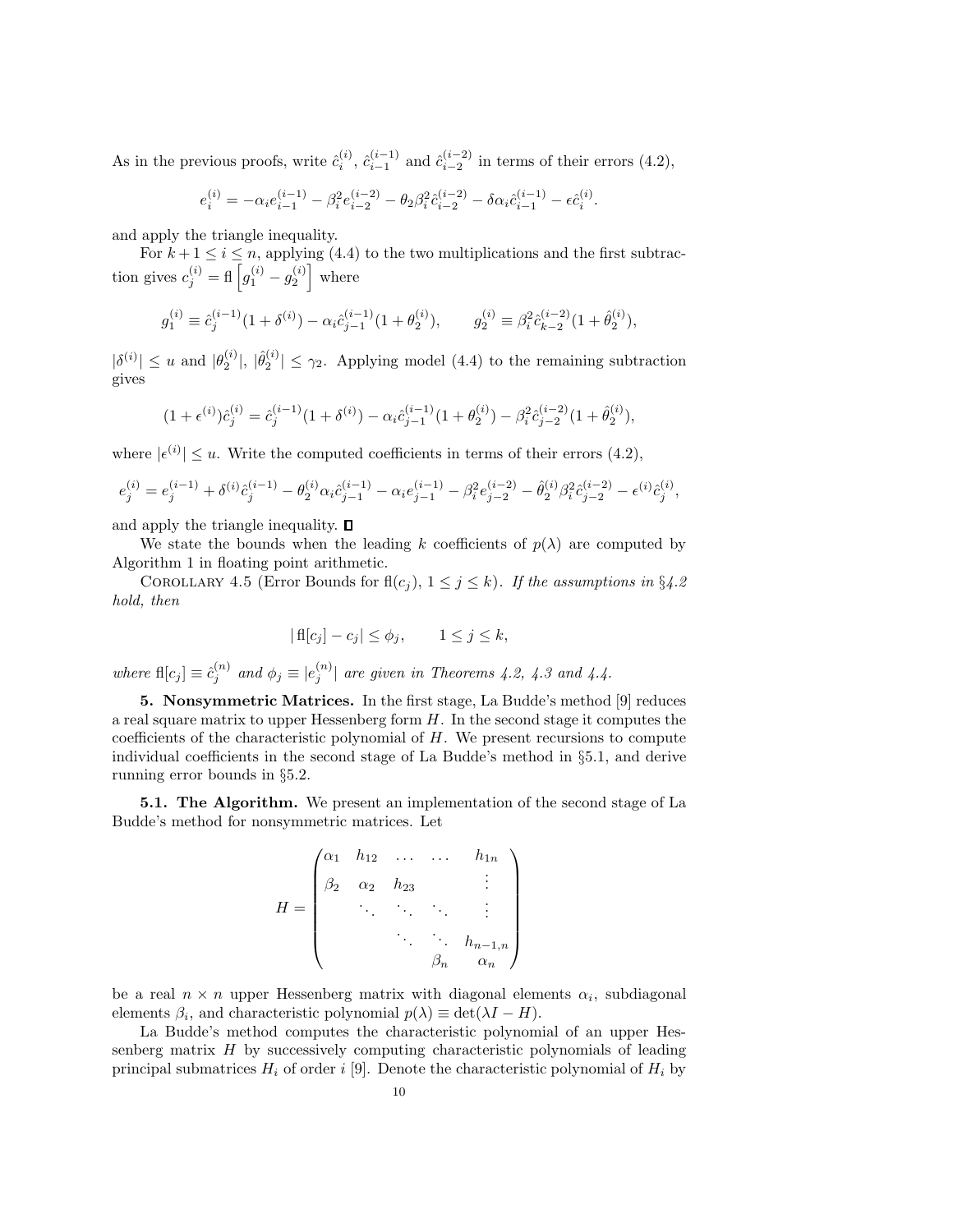$p_i(\lambda) = \det(\lambda I - H_i), 1 \leq i \leq n$ , where  $p(\lambda) = p_n(\lambda)$ . The recursion for computing  $p(\lambda)$  is [31, (6.57.1)]

$$
p_0(\lambda) = 1, \quad p_1(\lambda) = \lambda - \alpha_1
$$
  
\n
$$
p_i(\lambda) = (\lambda - \alpha_i)p_{i-1}(\lambda) - \sum_{m=1}^{i-1} h_{i-m,i} \beta_i \cdots \beta_{i-m+1} p_{i-m-1}(\lambda),
$$
\n(5.1)

where  $2 \leq i \leq n$ . The recursion for  $p_i(\lambda)$  is obtained by developing the determinant of  $\lambda I - H_i$  along the last row of  $H_i$ . Each term in the sum contains an element in the last column of  $H_i$  and a product of subdiagonal elements.

As in the symmetric case, we let

$$
p(\lambda) = \lambda^n + c_1 \lambda^{n-1} + \dots + c_{n-1} \lambda + c_n
$$

and

$$
p_i(\lambda) = \lambda^i + c_1^{(i)} \lambda^{i-1} + \dots + c_{i-1}^{(i)} \lambda + c_i^{(i)}, \qquad 1 \le i \le n,
$$

where  $c_k^{(n)} = c_k$ . Equating like powers of  $\lambda$  in (5.1) gives recursions for individual coefficients  $c_k$ , which are presented as Algorithm 2. In the process,  $c_1, \ldots, c_{k-1}$  are also computed.

Algorithm 2 La Budde's method for upper Hessenberg matrices

**Input:**  $n \times n$  real upper Hessenberg matrix H, index k **Output:** Coefficient  $c_k$  of  $p(\lambda)$ 1:  $c_1^{(1)} = -\alpha_1$ 2:  $c_1^{(2)} = c_1^{(1)} - \alpha_2, c_2^{(2)} = \alpha_1 \alpha_2 - h_{12} \beta_2$ 3: for  $i = 3 : k$  do 4:  $c_1^{(i)} = c_1^{(i-1)} - \alpha_i$ 5: **for**  $j = 2 : i - 1$  **do** 6:  $c_j^{(i)} = c_j^{(i-1)} - \alpha_i c_{j-1}^{(i-1)} - \sum_{m=1}^{j-2} h_{i-m,i} \beta_i \cdots \beta_{i-m+1} c_{j-m-1}^{(i-m-1)} - h_{i-j+1,i} \beta_i \cdots \beta_{i-j+2}$ 7: end for 8:  $c_i^{(i)} = -\alpha_i c_{i-1}^{(i-1)} - \sum_{m=1}^{i-2} h_{i-m,i} \beta_i \cdots \beta_{i-m+1} c_{i-m-1}^{(i-m-1)}$  $\hat{b}_{i}^{(i)} = -\alpha_i c_{i-1}^{(i-1)} - \sum_{m=1}^{i-2} h_{i-m,i} \, \beta_i \cdots \beta_{i-m+1} \, c_{i-m-1}^{(i-m-1)} - h_{1i} \, \beta_i \cdots \beta_{2i}$ 9: end for 10: for  $i = k + 1 : n$  do 11:  $c_1^{(i)} = c_1^{(i-1)} - \alpha_i$ 12: if  $k \geq 2$  then 13: **for**  $j = 2 : k$  **do** 14:  $c_j^{(i)} = c_j^{(i-1)} - \alpha_i c_{j-1}^{(i-1)} - \sum_{m=1}^{j-2} h_{i-m,i} \ \beta_i \cdots \beta_{i-m+1} \ c_{j-m-1}^{(i-m-1)} - h_{i-j+1,i} \ \beta_i \cdots \beta_{i-j+2}$ 15: end for 16: end if 17: end for 18: {Now  $c_j = c_j^{(n)}$ ,  $1 \le j \le k$ }

For the special case when  $H$  is symmetric and tridiagonal, Algorithm 2 reduces to Algorithm 1. Figure 5.1 shows an example of the recursions for  $n = 5$  and  $k = 3$ .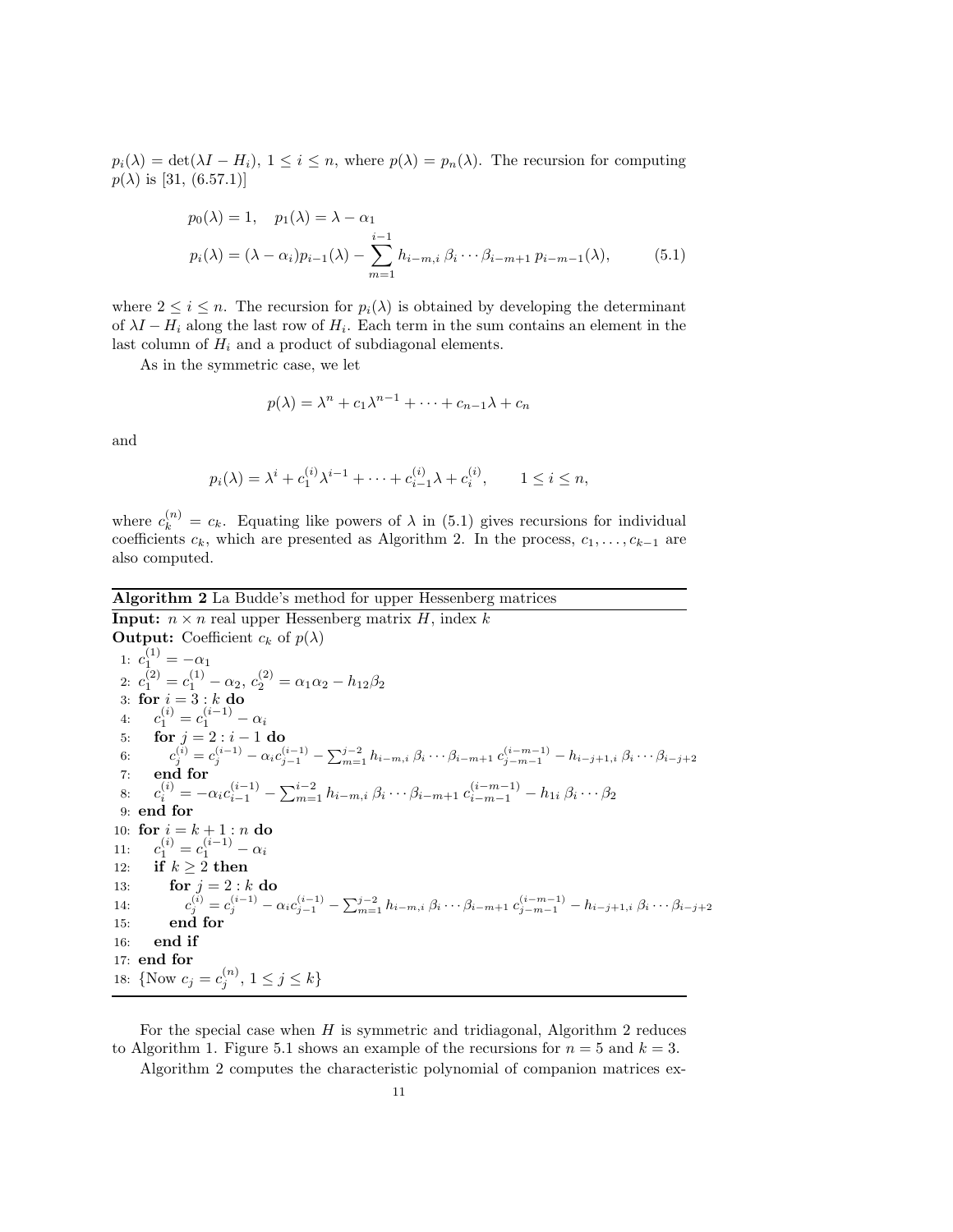| $i \parallel c_1^{v}$ | $c_2^{(i)}$ | $c_s^{(i)}$ |                                                                                                                                                                                                                                                                                                                                                                              |  |
|-----------------------|-------------|-------------|------------------------------------------------------------------------------------------------------------------------------------------------------------------------------------------------------------------------------------------------------------------------------------------------------------------------------------------------------------------------------|--|
| $\prime = -\alpha_1$  |             |             | $\begin{array}{c c c c c c} 2 & c_1^{(2)} = c_1^{(1)} - \alpha_2 & c_2^{(2)} = & \alpha_1\alpha_2 - h_{12}\beta_2 \\ 3 & c_1^{(3)} = c_1^{(2)} - \alpha_3 & c_2^{(3)} = & c_2^{(2)} - \alpha_3c_1^{(2)} - h_{23}\beta_3 \\ 4 & c_1^{(4)} = c_1^{(3)} - \alpha_4 & c_2^{(4)} = & c_2^{(3)} - \alpha_4c_1^{(3)} - h_{34}\beta_4 & c_3^{(4)} = & c_3^{(3)} - \alpha_4c_2^{(3)}$ |  |

FIG. 5.1. *Coefficients Computed by Algorithm 2 when*  $n = 5$  *and*  $k = 3$ *.* 

actly. To see this, consider the  $n \times n$  companion matrix of the form

$$
\begin{pmatrix} 0 & & & -c_n \\ 1 & \ddots & & \vdots \\ & \ddots & 0 & -c_2 \\ & & 1 & -c_1 \end{pmatrix}.
$$

Algorithm 2 computes  $c_j^{(i)} = 0$  for  $1 \leq j \leq n$  and  $1 \leq i \leq n-1$ , so that  $c_j^{(n)} = c_j$ . Since only trivial arithmetic operations are performed, Algorithm 2 computes the characteristic polynomial exactly.

5.2. Running Error Bounds. We present running error bounds for the coefficients of  $p(\lambda)$  of a real Hessenberg matrix H.

The bounds below apply to lines 2, 4, and 11 of Algorithm 2.

THEOREM 5.1 (Error bounds for  $\hat{c}_1^{(i)}$ ). If the assumptions in §4.2 hold and

$$
\hat{c}_1^{(i)} = \text{fl}\left[\hat{c}_1^{(i-1)} - \alpha_i\right], \qquad 2 \le i \le n,
$$

then

$$
|e_1^{(i)}| \le |e_1^{(i-1)}| + u \, |\hat{c}_1^{(i)}|, \qquad 2 \le i \le n.
$$

*Proof.* The proof is the same as that of Theorem 4.2.  $\Box$ 

The following bounds apply to line 2 of Algorithm 2, as well as lines 6 and 14 for the case  $j = 2$ .

THEOREM 5.2 (Error bounds for  $\hat{c}_2^{(i)}$ ). If the assumptions in §4.2 hold, and

$$
\begin{aligned}\n\hat{c}_2^{(2)} &= \mathrm{fl}\left[\mathrm{fl}\left[\alpha_1\alpha_2\right] - \mathrm{fl}\left[h_{12}\,\beta_2\right]\right] \\
\hat{c}_2^{(i)} &= \mathrm{fl}\left[\mathrm{fl}\left[\hat{c}_2^{(i-1)} - \mathrm{fl}\left[\alpha_i\hat{c}_1^{(i-1)}\right]\right] - \mathrm{fl}\left[h_{i-1,i}\,\beta_i\right]\right], \qquad 3 \le i \le n,\n\end{aligned}
$$

then

$$
|e_2^{(2)}| \le u \left( |\alpha_2 \alpha_1| + |h_{12} \beta_2| + |\hat{c}_2^{(2)}| \right)
$$
  

$$
|e_2^{(i)}| \le |e_2^{(i-1)}| + |\alpha_i e_1^{(i-1)}| + u \left( |\hat{c}_2^{(i-1)}| + |h_{i-1,i} \beta_i| + |\hat{c}_2^{(i)}| \right) + \gamma_2 |\alpha_i \hat{c}_1^{(i-1)}|.
$$
  
12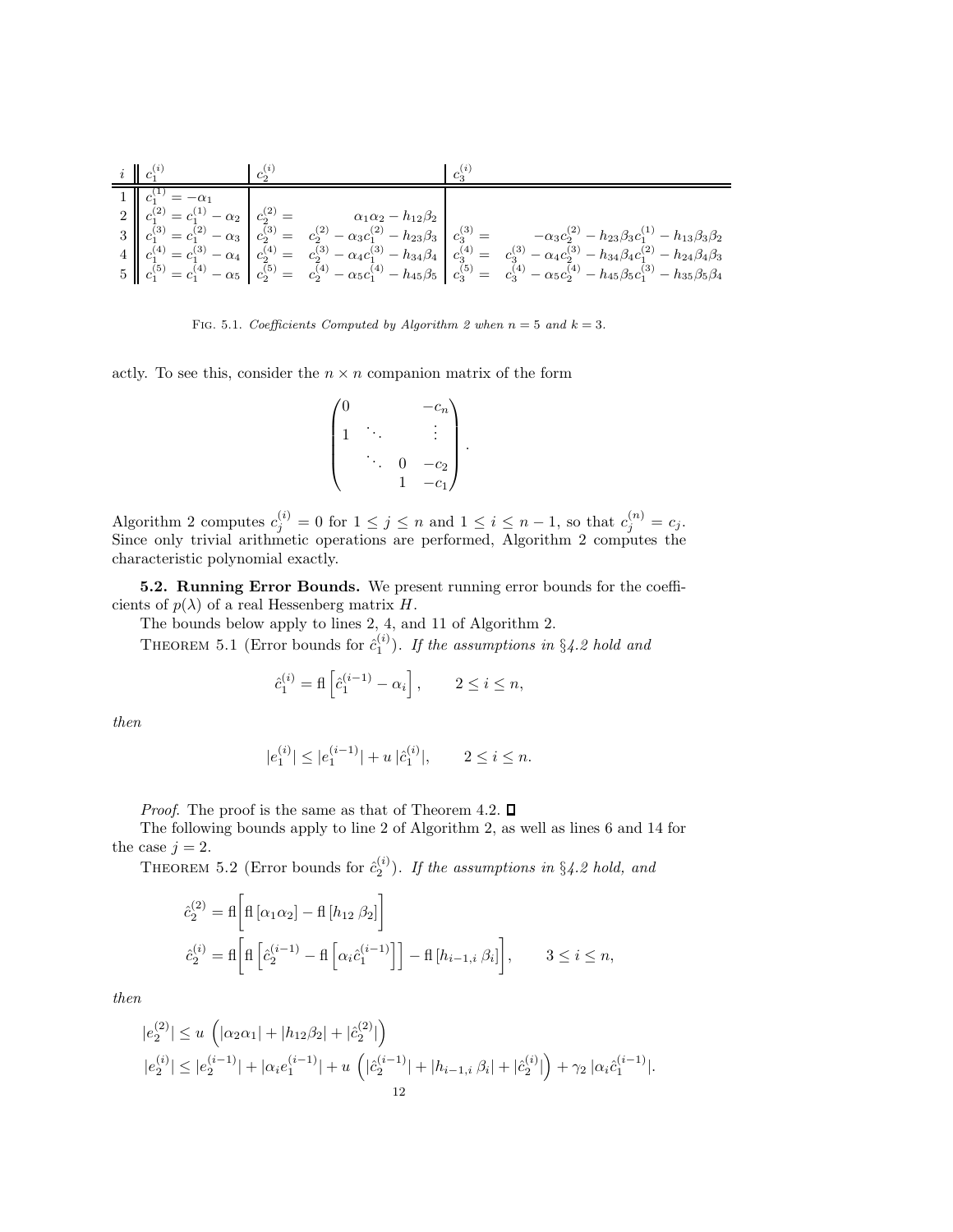*Proof.* The proof is the same as that of Theorem 4.3.  $\Box$ 

The bounds below apply to lines 6, 8, and 14 of Algorithm 2.

THEOREM 5.3 (Error bounds for  $\hat{c}_j^{(i)}$ ,  $3 \leq j \leq k$ ). If the assumptions in §4.2 hold,

$$
\hat{c}_i^{(i)} = -\operatorname{fl}\left[\operatorname{fl}\left[\alpha_i \hat{c}_{i-1}^{(i-1)}\right] + \operatorname{fl}\left[\sum_{m=1}^{i-2} h_{i-m,i} \beta_i \cdots \beta_{i-m+1} \hat{c}_{i-m-1}^{(i-m-1)} + h_{1i} \beta_i \cdots \beta_2\right]\right],
$$

 $3 \leq i \leq k$ , and

$$
\hat{c}_{j}^{(i)} = \text{fl}\left[\text{fl}\left[\hat{c}_{j}^{(i-1)} - \text{fl}\left[\alpha_{i}\hat{c}_{j-1}^{(i-1)}\right]\right] - \text{fl}\left[\sum_{m=1}^{j-2} h_{i-m,i} \beta_{i} \cdots \beta_{i-m+1} \hat{c}_{i-m-1}^{(i-m-1)} - h_{i-j+1} \beta_{i} \cdots \beta_{i-j+2}\right]\right],
$$

 $3 \leq j \leq k, j+1 \leq i \leq n$ , then

$$
|e_{i}^{(i)}| \leq |\alpha_{i} e_{i-1}^{(i-1)}| + \sum_{m=1}^{i-2} |h_{i-m,i} \beta_{i} \cdots \beta_{i-m+1} e_{i-m-1}^{(i-m-1)}|
$$
  
+
$$
\gamma_{i+1} \sum_{m=2}^{i-2} |h_{i-m,i} \beta_{i} \cdots \beta_{i-m+1} \hat{c}_{i-m-1}^{(i-m-1)}|
$$
  
+
$$
\gamma_{i} (|h_{i-1,i} \beta_{i} \hat{c}_{i-2}^{(i-2)}| + |h_{1i} \beta_{i} \cdots \beta_{2}|) + u (|\hat{c}_{i}^{(i)}| + |\alpha_{i} \hat{c}_{i-1}^{(i-1)}|)
$$

and

$$
|e_j^{(i)}| \le |e_j^{(i-1)}| + |\alpha_i e_{j-1}^{(i-1)}| + \sum_{m=1}^{j-2} |h_{i-m,i} \beta_i \cdots \beta_{i-m+1} e_{j-m-1}^{(i-m-1)}|
$$
  
+ $\gamma_{j+1} \left( \sum_{m=2}^{j-2} |h_{i-m,i} \beta_i \cdots \beta_{i-m+1} e_{j-m-1}^{(i-m-1)}| \right)$   
+ $\gamma_j \left( |h_{i-1,i} \beta_i e_{j-2}^{(i-2)}| + |h_{i-j+1,i} \beta_i \cdots \beta_{i-j+2}| \right)$   
+ $u \left( |\hat{e}_j^{(i)}| + |\hat{e}_j^{(i-1)}| \right) + \gamma_2 |\alpha_i \hat{e}_{j-1}^{(i-1)}|.$ 

*Proof.* The big sum in  $\hat{c}_i^{(i)}$  contains  $i-2$  products, where each product consists of  $m + 2$  numbers. For the  $m + 1$  multiplications in such a product, the model (4.3) and Lemma 4.1 imply

$$
g_m \equiv \text{fl}\left[h_{i-m,i}\,\beta_i\cdots\beta_{i-m+1}\,\hat{c}_{i-m-1}^{(i-m-1)}\right] = h_{i-m,i}\,\beta_i\cdots\beta_{i-m+1}\,\hat{c}_{i-m-1}^{(i-m-1)}(1+\theta_{m+1}),
$$

where  $|\theta_{m+1}| \leq \gamma_{m+1}$  and  $1 \leq m \leq i-2$ . The term  $h_{1i} \beta_i \cdots \beta_2$  is a product of i numbers, so that

$$
g_{i-1} \equiv \text{fl}\left[h_{1i} \ \beta_i \cdots \beta_2\right] = h_{1i} \ \beta_i \cdots \beta_2 (1 + \theta_{i-1}),
$$
  
13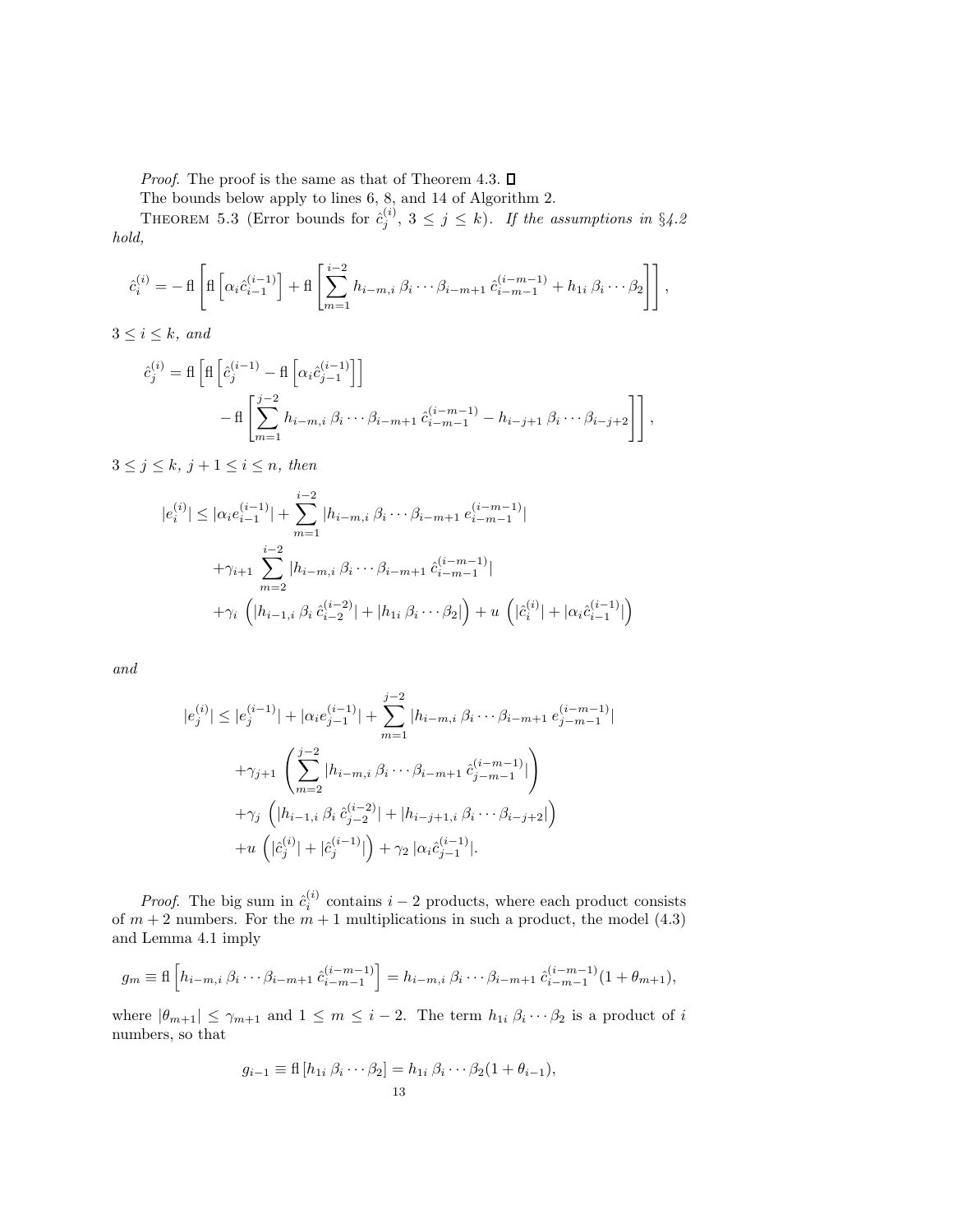where  $|\theta_{i-1}| \leq \gamma_{i-1}$ . Adding the  $i-1$  products  $g_m$  from left to right, so that

$$
g \equiv \text{fl} \left[ \dots \text{fl} \left[ \text{fl} \left[ g_1 + g_2 \right] + g_3 \right] \dots + g_{i-1} \right],
$$

gives, again with (4.3), the relation

$$
g = h_{i-1,i} \beta_i \hat{c}_{i-2}^{(i-2)} (1 + \theta_i) + \sum_{m=2}^{i-2} h_{i-m,i} \beta_i \cdots \beta_{i-m+1} \hat{c}_{i-m-1}^{(i-m-1)} \left( 1 + \theta_{i+1}^{(m)} \right) + h_{1i} \beta_i \cdots \beta_2 \left( 1 + \hat{\theta}_i \right),
$$

where  $|\theta_{i+1}^{(m)}| \leq \gamma_{i+1}$  and  $|\theta_i|, |\hat{\theta}_i| \leq \gamma_i$ . For the very first term in  $\hat{c}_i^{(i)}$  we get  $\text{If } \left[\alpha_i \hat{c}_{i-1}^{(i-1)}\right] = \alpha_i \hat{c}_{i-1}^{(i-1)}(1+\delta), \text{ where } |\delta| \leq u.$  Adding this term to g and using model (4.4) yields

$$
-(1+\epsilon)\hat{c}_{i}^{(i)} = \alpha_{i}\hat{c}_{i-1}^{(i-1)}(1+\delta) + h_{i-1,i}\beta_{i}\hat{c}_{i-2}^{(i-2)}(1+\theta_{i}) + h_{1i}\beta_{i}\cdots\beta_{2}(1+\hat{\theta}_{i}) + \sum_{m=2}^{i-2} h_{i-m,i}\beta_{i}\cdots\beta_{i-m+1}\hat{c}_{i-m-1}^{(i-m-1)}\left(1+\theta_{i+1}^{(m)}\right),
$$

where  $|\epsilon| \leq u$ . Write the computed coefficients in terms of their errors (4.2)

$$
-e_i^{(i)} = \alpha_i e_{i-1}^{(i-1)} + \sum_{m=1}^{i-2} h_{i-m,k} \beta_i \cdots \beta_{i-m+1} e_{i-m-1}^{(i-m-1)} + \alpha_i \hat{c}_{i-1}^{(i-1)} \delta
$$
  
+
$$
h_{i-1,i} \beta_i \hat{c}_{i-2}^{(i-2)} \theta_i + \sum_{m=2}^{i-2} h_{i-m,i} \beta_i \cdots \beta_{i-m+1} \hat{c}_{i-m-1}^{(i-m-1)} \theta_{i+1}^{(m)}
$$
  
+
$$
h_{1i} \beta_i \cdots \beta_2 \hat{\theta}_i + \epsilon \hat{c}_i^{(i)},
$$

and then apply the triangle inequality.

For  $j + 1 \leq i$ ,  $\hat{c}_j^{(i)}$  contains the additional term  $\hat{c}_j^{(i-1)}$ , which is involved in the first subtraction. Model (4.3) implies

$$
\mathrm{fl}\left[\hat{c}_j^{(i-1)} - \mathrm{fl}\left[\alpha_i \hat{c}_{j-1}^{(i-1)}\right]\right] = \hat{c}_j^{(i-1)}\left(1 + \delta^{(i)}\right) - \alpha_i \hat{c}_{j-1}^{(i-1)}\left(1 + \theta_2^{(i)}\right),
$$

where  $|\delta^{(i)}| \le u$  and  $|\theta_2^{(i)}| \le \gamma_2$ . From this we subtract g which is computed as in the case  $i = i$ .  $\Box$ 

Finally we can state bounds when the leading k coefficients of  $p(\lambda)$  are computed by Algorithm 2 in floating point arithmetic.

COROLLARY 5.4 (Error Bounds for  $fl(c_j), 1 \leq j \leq k$ ). If the assumptions in §4.2 hold, then

$$
|f[f_2] - c_j| \le \rho_j, \qquad 1 \le j \le k,
$$

where  $\text{fl}[c_j] \equiv \hat{c}_j^{(n)}$  and  $\rho_j \equiv |e_j^{(n)}|$  are given in Theorems 5.1, 5.2 and 5.3.

Potential instability of La Budde's method. The running error bounds reflect the potential instability of La Budde's method. The coefficient  $c_j^{(i)}$  is computed from the preceding coefficients  $c_j^{(i-1)}, \ldots, c_j^{(i-j+1)}$ . La Budde's method can produce inaccurate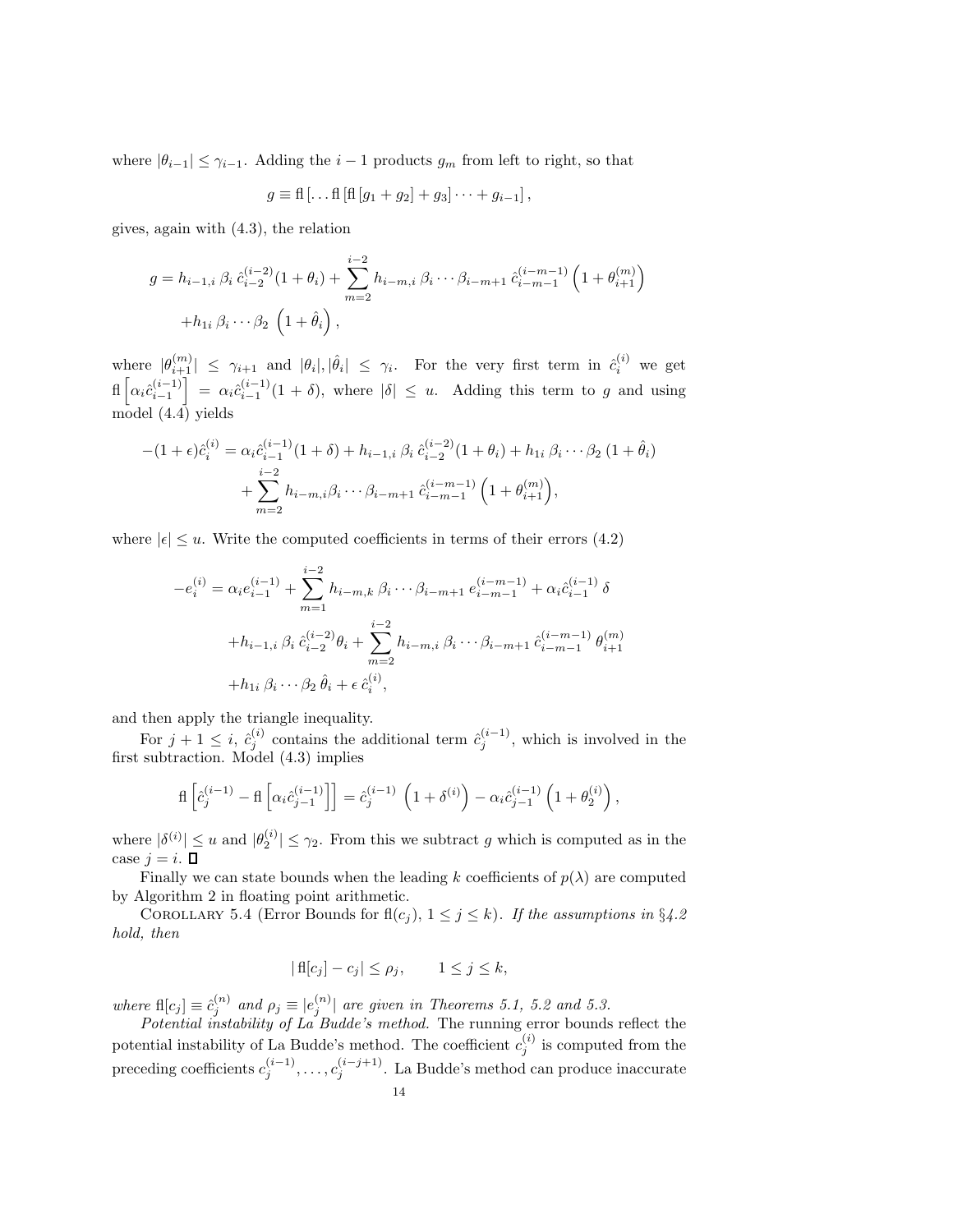results for  $c_j^{(i)}$ , if the magnitudes of preceding coefficients are very large compared to  $c_j^{(i)}$  so that catastrophic cancellation occurs in the computation of  $c_j^{(i)}$ . This means the error in the computed coefficient  $\hat{c}_j$  can be large if the preceding coefficients in the characteristic polynomials of the leading principal submatrices are larger than  $\hat{c}_j$ .

It may be that the instability of La Budde's method is related to the illconditioning of the coefficients. Unfortunately we were not able to show this connection.

6. Overall Error Bounds. We present first order error bounds for both stages of La Budde's method. The bounds take into the account the error from the reduction to Hessenberg (or tridiagonal) form in the first stage, as well as the roundoff error from the computation of the characteristic polynomial of the Hessenberg (or tridiagonal) matrix in the second stage. We derive bounds for symmetric matrices in §6.1, and for nonsymmetric matrices in §6.2.

6.1. Symmetric Matrices. This bound combines the errors from the reduction of a symmetric matrix  $A$  to tridiagonal form  $T$  with the roundoff error from Algorithm 1.

Let  $\tilde{T} = T + E$  be the tridiagonal matrix computed in floating point arithmetic by applying Householder similarity transformations to the symmetric matrix A. From [10, §8.3.1.] follows that for some small constant  $\nu_1 > 0$  one can bound the error in the Frobenius norm by

$$
||E||_F \le \nu_1 n^2 ||A||_F u. \tag{6.1}
$$

The backward error E can be viewed as a matrix perturbation. This means we need to incorporate the sensitivity of the coefficients  $c_i$  to changes E in the matrix. The condition numbers that quantify this sensitivity can be expressed in terms of elementary symmetric functions of the singular values [19]. Let  $\sigma_1 \geq \ldots \geq \sigma_n$  be the singular values of A, and denote by

$$
s_0 \equiv 1,
$$
  $s_j \equiv \sum_{1 \le i_1 < \cdots < i_j \le n} \sigma_{i_1} \cdots \sigma_{i_j}, \qquad 1 \le j \le n,$ 

the *j*th elementary symmetric function in all  $n$  singular values.

THEOREM 6.1 (Symmetric Matrices). If the assumptions in  $\S 4.2$  hold, A is real symmetric with  $||A||_F < 1/(\nu_1 n^2 u)$  for the constant  $\nu_1$  in (6.1),  $\tilde{c}_j$  are the coefficients of the characteristic polynomial of  $\tilde{T}$ , then

$$
| \operatorname{fl}[\tilde{c}_j] - c_j | \le (n - j + 1) s_{j-1} \nu_1 n^2 \| A \|_F u + \phi_j + \mathcal{O}(u^2) , \qquad 1 \le j \le k,
$$

where  $\phi_j$  are the running error bounds from Corollary 4.5.

Proof. The triangle inequality implies

$$
|f\|[\tilde{c}_j] - c_j| \leq |f\|[\tilde{c}_j] - \tilde{c}_j| + |\tilde{c}_j - c_j|.
$$

Applying Corollary 5.4 to the first term gives  $| \text{fl}[\tilde{c}_j] - \tilde{c}_j | \leq \phi_j$ .

Now we bound the second term  $|\tilde{c}_i - c_i|$ , and use the fact that A and T have the same singular values. If  $||E||_2 < 1$  then the absolute first order perturbation bound [19, Remark 3.6] applied to T and  $T + E$  gives

$$
|\tilde{c}_j - c_j| \le (n - j + 1)s_{j-1} ||E||_2 u + \mathcal{O} (||E||_2^2), \qquad 1 \le j \le k.
$$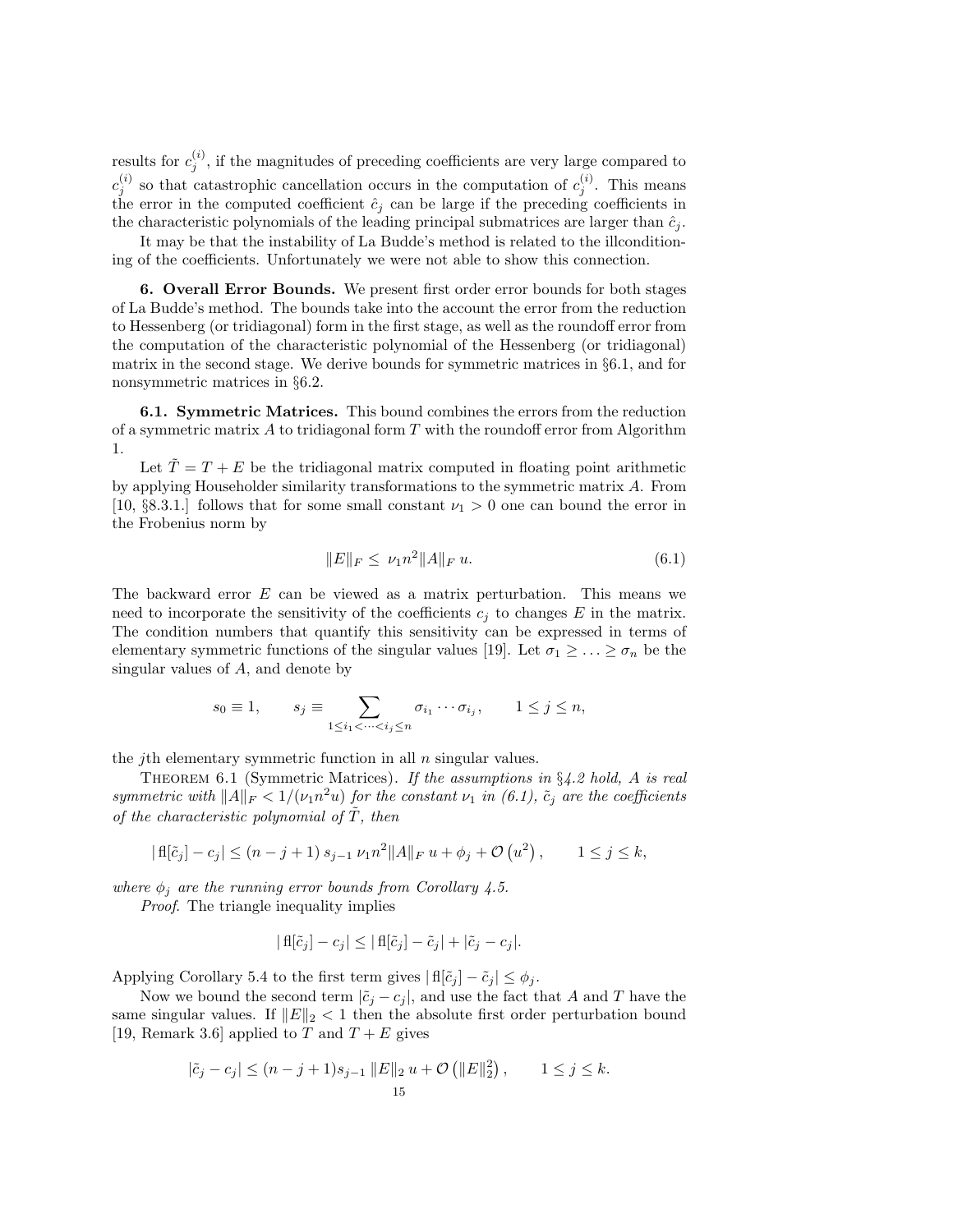From (6.1) follows  $||E||_2 \le ||E||_F \le \nu_1 n^2 ||A||_F u$ . Hence we need  $||A||_F < 1/(\nu_1 n^2 u)$ to apply the above perturbation bound.  $\square$ 

Theorem 6.1 suggests two sources for the error in the computed coefficients  $\mathbf{f}[\tilde{c}_i]$ : the sensitivity of  $c_i$  to perturbations in the matrix, and the roundoff error  $\rho_i$  introduced by Algorithm 1. The sensitivity of  $c_j$  to perturbations in the matrix is represented by the first order condition number  $(n - j + 1)s_{j-1}$ , which amplifies the error  $\nu_1 n^2 ||A||_F u$  from the reduction to tridiagonal form.

6.2. Nonsymmetric Matrices. This bound combines the errors from the reduction of a nonsymmetric matrix  $A$  to upper Hessenberg form  $H$  with the roundoff error from Algorithm 2.

Let  $\tilde{H} = H + E$  be the upper Hessenberg matrix computed in floating point arithmetic by applying Householder similarity transformations to A. From [10, §7.4.3] follows that for some small constant  $\nu_2 > 0$ 

$$
||E||_F \le \nu_2 n^2 ||A||_F u. \tag{6.2}
$$

The polynomial coefficients of nonsymmetric matrices are more sensitive to changes in the matrix than those of symmetric matrices. The sensitivity is a function of only the largest singular values, rather than all singular values [19]. We define

$$
s_0^{(1)} = 1, \qquad s_{j-1}^{(j)} \equiv \sum_{1 \le i_1 < \dots < i_{j-1} \le j} \sigma_{i_1} \cdots \sigma_{i_{j-1}} \le j \sigma_1 \cdots \sigma_{j-1}, \qquad 1 \le j \le n,
$$

which is the  $(j - 1)$ st elementary symmetric function in only the j largest singular values.

THEOREM 6.2 (Nonsymmetric Matrices). If the assumptions in  $\S 4.2$  hold,  $||A||_F <$  $1/(\nu_2 n^2 u)$  for the constant  $\nu_2$  in (6.2), and  $\tilde{c}_j$  are the coefficients of the characteristic polynomial of  $H$ , then

$$
|\mathbf{f}|[\tilde{c}_j] - c_j| \leq {n \choose j} s_{j-1}^{(j)} \nu_2 n^2 ||A||_F u + \rho_j + \mathcal{O}(u^2), \qquad 1 \leq j \leq k,
$$

where  $\rho_j$  are the running error bounds from Corollary 5.4.

Proof. The proof is similar to that of Theorem 6.1. The triangle inequality implies

$$
|f\tilde{c}_j] - c_j| \leq |f\tilde{c}_j] - \tilde{c}_j| + |\tilde{c}_j - c_j|.
$$

Applying Corollary 5.4 to the first term gives  $| \text{fl}[\tilde{c}_j] - \tilde{c}_j | \leq \rho_j$ .

Now we bound the second term  $|\tilde{c}_j - c_j|$ , and use the fact that A and H have the same singular values. If  $||E||_2 < 1$  then the absolute first order perturbation bound [19, Remark 3.4] applied to H and  $H + E$  gives

$$
|\tilde{c}_j - c_j| \leq {n \choose j} s_{j-1}^{(j)} \|E\|_2 u + \mathcal{O}(|E\|_2^2), \qquad 1 \leq j \leq k.
$$

From (6.2) follows  $||E||_2 \le ||E||_F \le \nu_2 n^2 ||A||_F u$ . Hence we need  $||A||_F < 1/(\nu_2 n^2 u)$ to apply the above perturbation bound.  $\square$ 

As in the symmetric case, there are two sources for the error in the computed coefficients fl[ $\tilde{c}_j$ ]: the sensitivity of  $c_j$  to perturbations in the matrix, and the roundoff error  $\rho_j$  introduced by Algorithm 2. The sensitivity of  $c_j$  to perturbations in the matrix is represented by the first order condition number  $\binom{n}{j} s_{j-1}^{(j)}$ , which amplifies the error  $\nu_2 n^2 ||A||_F u$  from the reduction to Hessenberg form.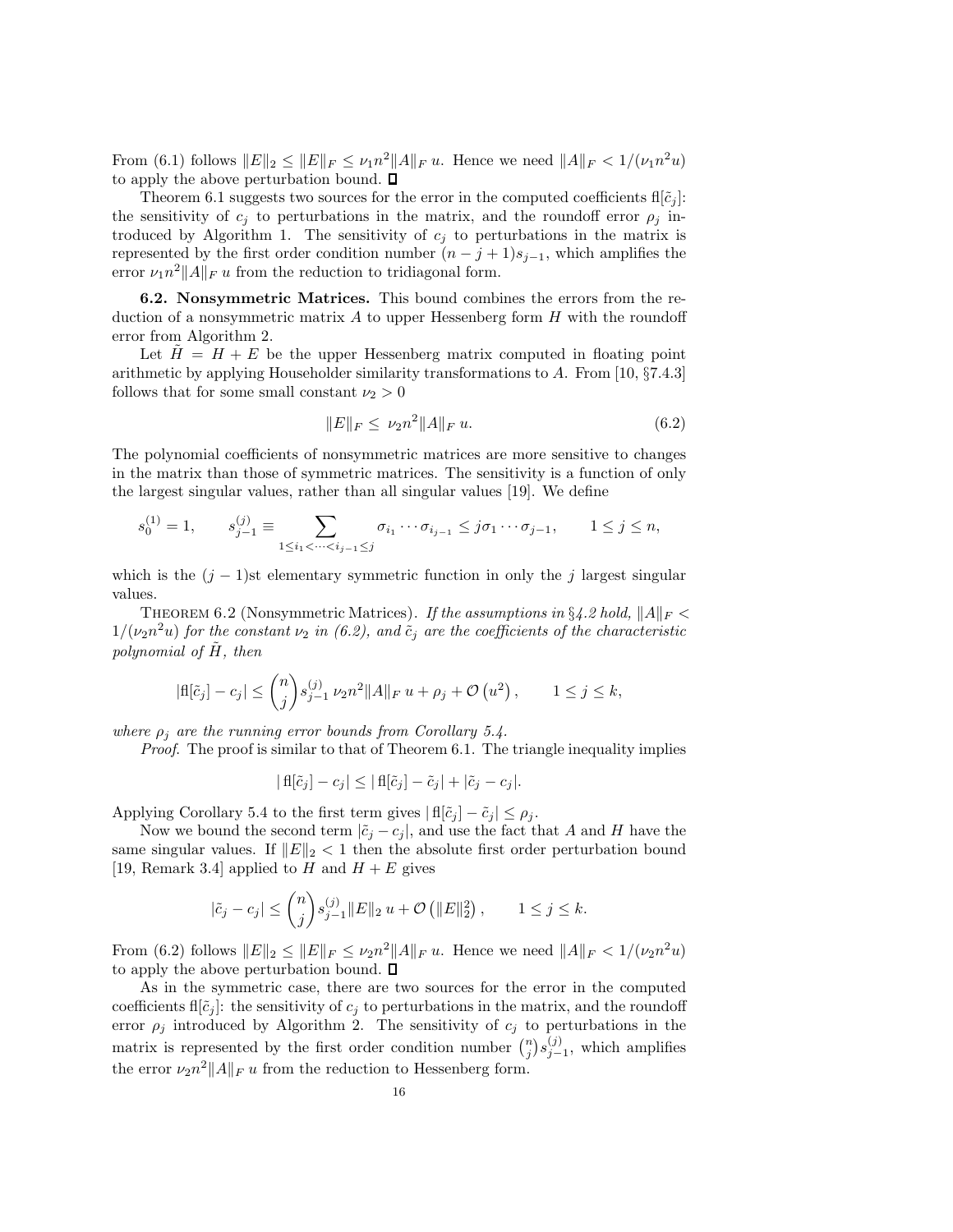

FIG. 7.1. *Forsythe Matrix.* Lower (blue) curve: Absolute errors  $|c_k^{alg2}(F) - c_k(F)|$  of the  $coefficients computed by Algorithm 2. Upper (red) curve: Running error bounds  $\rho_k$  from Corollary$ *5.4.*



FIG. 7.2. *Forsythe Matrix.* Coefficients  $c_k^{poly}(F)$  computed by poly. The exact coefficients are  $c_k = 0, 1 \leq k \leq 199.$ 

7. Numerical Experiments. We compare the accuracy of Algorithms 1 and 2 to MATLAB's poly function, and demonstrate the performance of the running error bounds from Corollaries 4.5 and 5.4. The experiments illustrate that Algorithms 1 and 2 tend to be more accurate than poly, and sometimes substantially so, especially when the matrices are indefinite or nonsymmetric.

We do not present plots for the overall error bounds in Theorems 6.1 and 6.2, because they turned out to be much more pessimistic than expected. We conjecture that the errors from the reduction to Hessenberg form have a particular structure that is not captured by the condition numbers.

The coefficients computed with Algorithms 1 and 2 are denoted by  $c_k^{alg1}$  and  $c_k^{alg2}$ , respectively, while the coefficients computed by poly are denoted by  $c_k^{poly}$ . Furthermore, we distinguish the characteristic polynomials of different matrices by using  $c_k(X)$  for the kth coefficient of the characteristic polynomial of the matrix X.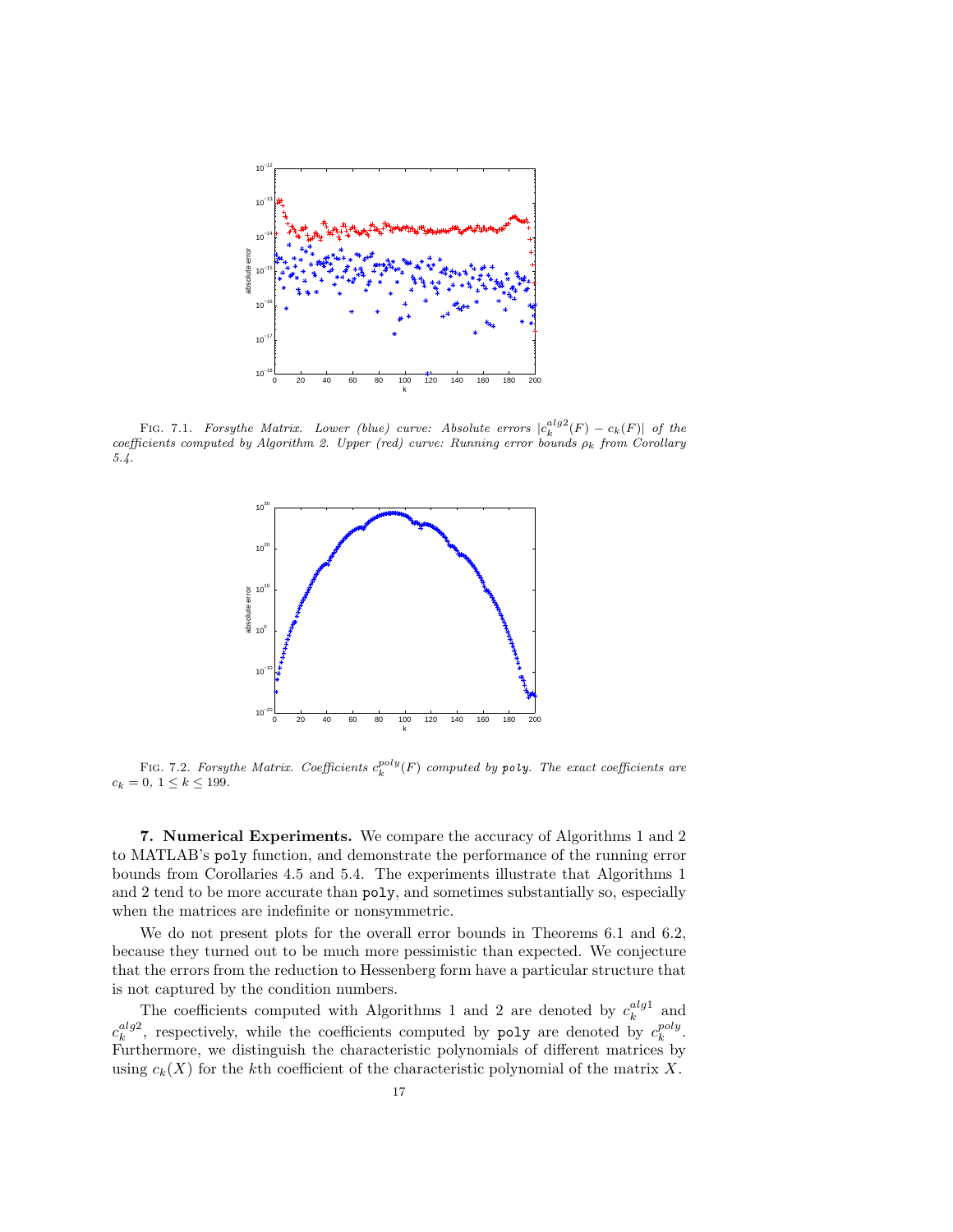

FIG. 7.3. *Hansen's Matrix.* Upper (blue) curve: Relative errors  $|c_k^{poly}(H) - c_k(H)|/|c_k(H)|$ *of coefficients computed by poly. Lower (red) curve: Relative errors*  $|c_k^{alg}(H) - c_k(H)|/|c_k(H)|$  *of coefficients computed by Algorithm 1.*

7.1. The Forsythe Matrix. This example illustrates that Algorithm 2 can compute the coefficients of a highly nonsymmetric matrix more accurately than poly, and that the running error bounds from Corollary 5.4 approximate the roundoff error from Algorithm 2 well.

We choose a  $n \times n$  For sythe matrix, which is a perturbed Jordan block of the form

$$
F_2 = \begin{pmatrix} 0 & 1 & & \\ & \ddots & \ddots & \\ & & 0 & 1 \\ \nu & & & 0 \end{pmatrix}, \quad \text{where} \quad \nu = 10^{-10}, \tag{7.1}
$$

with characteristic polynomial  $p(\lambda) = \lambda^n - \nu$ . Then we perform an orthogonal similarity transformation  $F_1 = QF_2Q^T$ , where Q is an orthogonal matrix obtained from the QR decomposition of a random matrix. The orthogonal similarity transformation to upper Hessenberg form F is produced by  $F = \text{hess}(F_1)$ .

We applied Algorithm 2 to a matrix F of order  $n = 200$ . Figure 7.1 shows that Algorithm 2 produces absolute errors of about  $10^{-15}$ , and that the running error bounds from Corollary 5.4 approximate the roundoff error from Algorithm 2 well. In contrast, the absolute errors produced by poly are huge, as Figure 7.2 shows.

7.2. Hansen's Matrix. This example illustrates that Algorithm 1 can compute the characteristic polynomial of a symmetric positive definite matrix to machine precision.

Hansen's matrix [12, p 107] is a rank one perturbation of a  $n \times n$  symmetric tridiagonal Toeplitz matrix,

$$
H = \begin{pmatrix} 1 & -1 & & & \\ -1 & 2 & \ddots & & \\ & \ddots & \ddots & -1 & \\ & & -1 & 2 \end{pmatrix}.
$$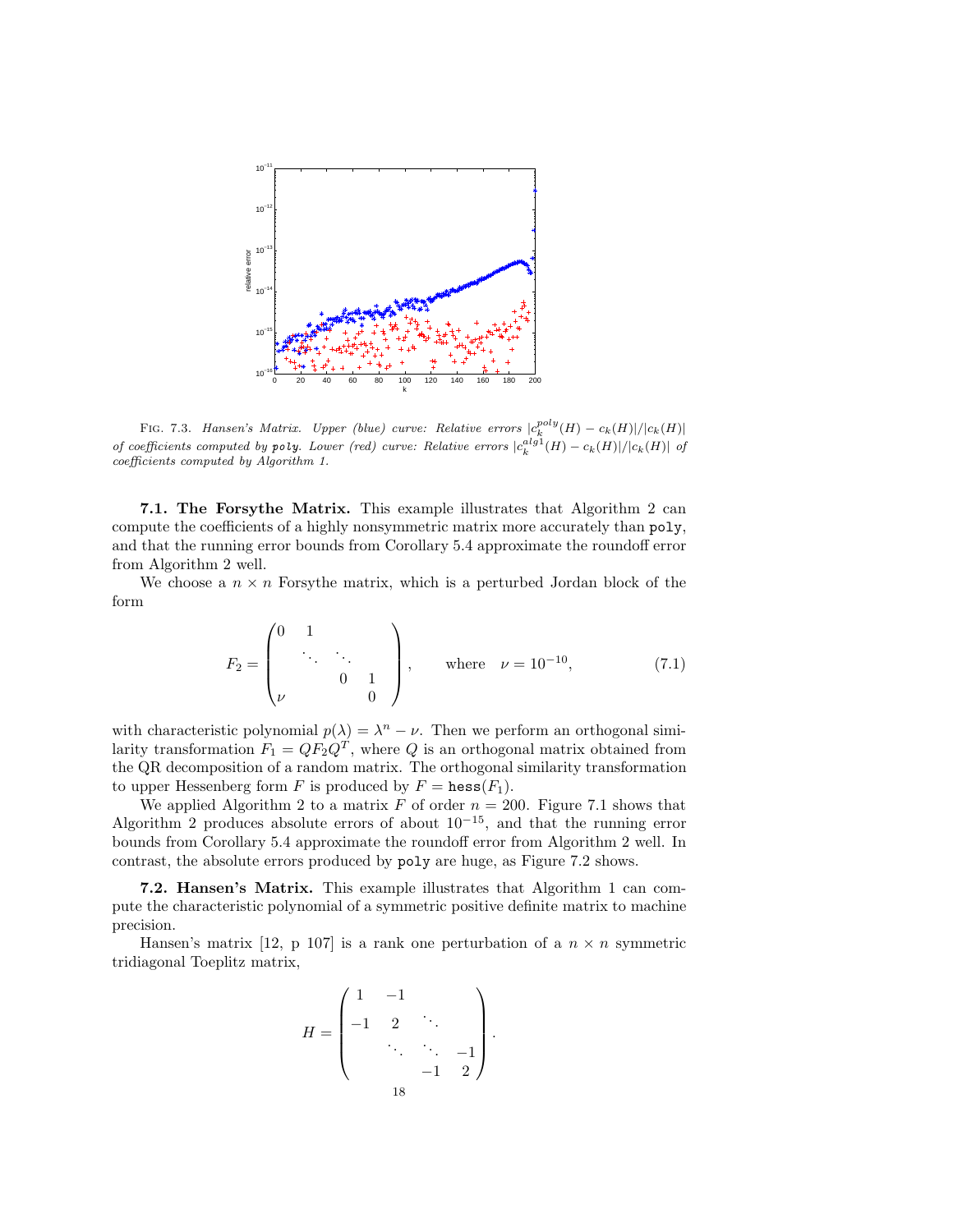

FIG. 7.4. *Hansen's Matrix. Lower (blue) curve: Absolute errors*  $|c_k^{alg1}(H) - c_k|$  in the co*efficients computed by Algorithm 1. Upper (red) curve: Running error bounds* φ<sup>k</sup> *from Corollary 4.5.*



Fig. 7.5. *Symmetric Indefinite Tridiagonal Toeplitz Matrix. Upper (blue) curve: Relative*  $\int_{c_k}^{poly}(T) - c_k(T) |f(c_k(T))|$  *in the coefficients computed by* poly *for even* k*. Lower (red) curve:*  $Relative \ errors \ |c_k^{alg1}(T) - c_k(T)|/|c_k(T)| \ \ in \ the \ coefficients \ computed \ by \ Algorithm \ 1 for \ even \ k.$ 

Hansen's matrix is positive definite, and the coefficients of its characteristic polynomial are

$$
c_{n-k+1}(H) = (-1)^{n-k+1} \binom{n+k-1}{n-k+1}, \qquad 1 \le k \le n.
$$

Figure 7.3 illustrates for  $n = 200$  that the Algorithm 1 computes the coefficients to machine precision, and that later coefficients have higher relative accuracy than those computed by poly. With regard to absolute errors, Figure 7.4 indicates that the running error bounds  $\phi_j$  from Corollary 4.5 reflect the trend of the errors, but the bounds become more and more pessimistic for larger k.

7.3. Symmetric Indefinite Toeplitz Matrix. This example illustrates that Algorithm 1 can compute the characteristic polynomial of a symmetric indefinite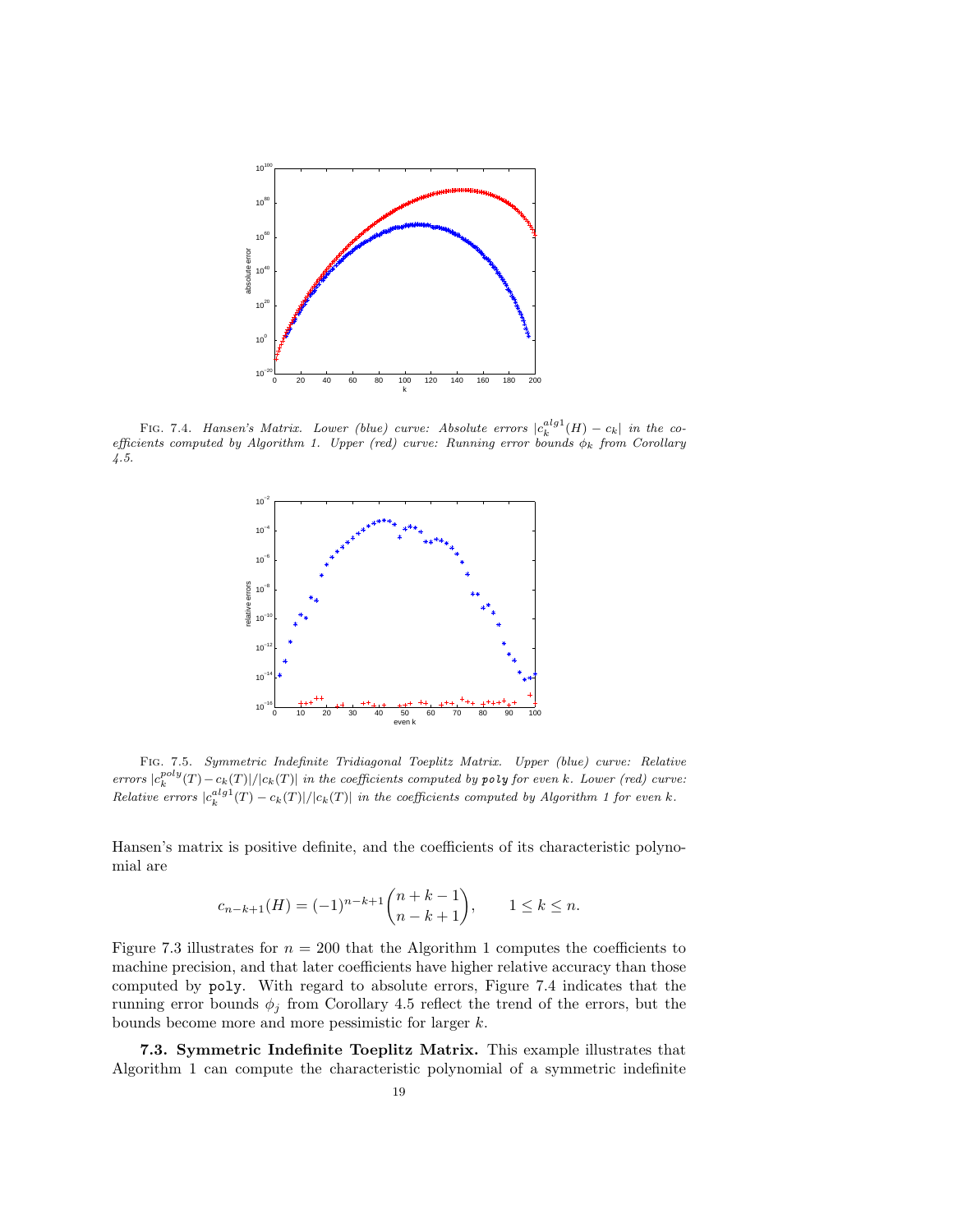

Fig. 7.6. *Symmetric Indefinite Tridiagonal Toeplitz Matrix. Lower (blue) curve: Absolute*  $\text{errors } |c_k^{alg1}(T) - c_k(T)|$  in the coefficients computed by Algorithm 1. Middle (red) curve: Running *error bounds*  $\phi_j$  *from Corollary 4.5. Upper (green) curve: Absolute errors*  $|c_k^{poly}(T) - c_k(T)|$  *in the coefficients computed by* poly*.*

matrix to high relative accuracy, and that the running error bounds in Corollary 4.5 capture the absolute error well.

The matrix is a  $n \times n$  symmetric indefinite tridiagonal Toeplitz matrix

$$
T = \begin{pmatrix} 0 & 100 & & & \\ 100 & \ddots & & & \\ & \ddots & 0 & 100 \\ & & 100 & 0 \end{pmatrix},
$$

where the coefficients with index are zero, i.e.  $c_{2j-1}(T) = 0$  for  $j \ge 1$ .

For  $n = 100$  we obtained the exact coefficients  $c_k(T)$  with sym2poly(poly(sym(T))) from MATLAB's symbolic toolbox. Algorithm 1 computes the coefficients with odd index exactly, i.e.  $c_{2j-1}^{(i)}(T) = 0$  for  $j \ge 1$  and  $1 \le i \le n$ . In contrast, as Figure 7.6 shows, the coefficients computed by  $poly can$  have magnitudes as large  $10^{185}$ .

Figure 7.5 illustrates that Algorithm 1 computes the coefficients  $c_{2i}(T)$  with even index to machine precision, while the coefficients computed with poly have relative errors that are many magnitudes larger. Figure 7.6 also shows that the running error bounds approximate the true absolute error very well. What is not visible in Figure 7.6, but what one can show from Theorems 4.2 and 4.3 is that  $\phi_{2j-1} = 0$ . Hence the running error bounds recognize that  $c_{2j-1}$  are computed exactly.

7.4. Frank Matrix. This example shows that Algorithm 2 is at least as accurate, if not more accurate than poly for matrices with ill conditioned polynomial coefficients.

The Frank matrix  $U$  is an upper Hessenberg matrix with determinant 1 from MATLAB's gallery command of test matrices. The coefficients of the characteristic polynomial appear in pairs, in the sense that  $c_k(U) = c_{n-k}(U)$ . For a Frank matrix of order  $n = 50$ , we used MATLAB's toolbox to determine the exact coefficients  $c_k(U)$ with the command sym2poly(poly(sym(U))). Figure 7.7 illustrates that Algorithm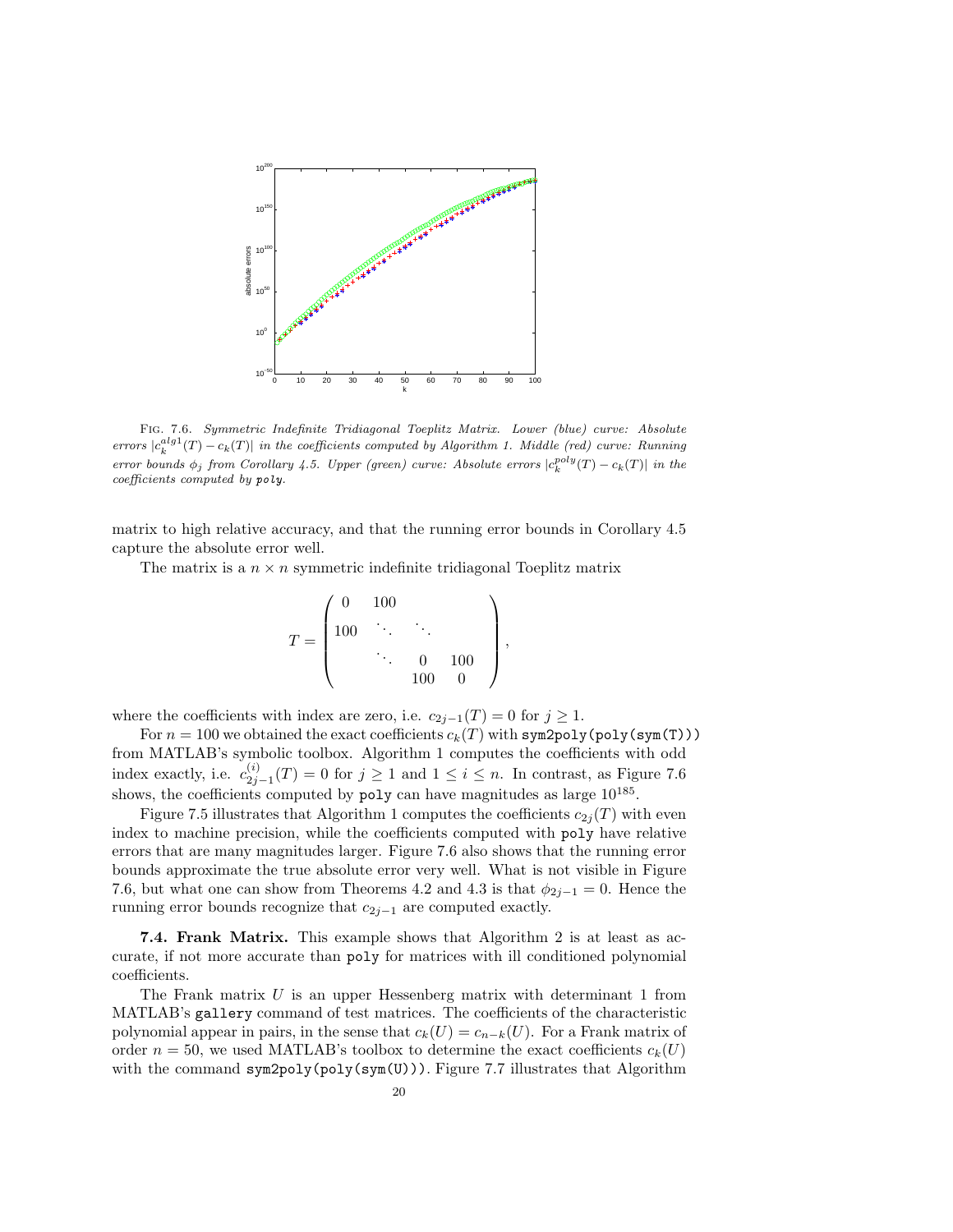

FIG. 7.7. *Frank Matrix. Upper (blue) curve: Absolute errors*  $|c_k^{poly}(U) - c_k(U)|$  in the coeffi*cients computed by poly. Lower (red) curve: Absolute errors*  $|c_k^{alg2}(U) - c_k(U)|$  in the coefficients *computed by Algorithm 2.*



FIG. 7.8. *Frank Matrix. Relative errors*  $|c_k^{alg2}(U) - c_k(U)|/|c_k(U)|$  *in the first 25 coefficients computed by Algorithm 2.*

2 computes the coefficients at least as accurately as poly. In fact, as seen in Figure 7.8, Algorithm 2 computes the first 20 coefficients to high relative accuracy.

7.5. Chow Matrix. This example illustrates that the errors in the reduction to Hessenberg form can be amplified substantially when the coefficients of the characteristic polynomial are illconditioned.

The Chow matrix is a matrix that is Toeplitz as well as lower Hessenberg from MATLAB's gallery command of test matrices. Our version of the transposed Chow matrix is an upper Hessenberg matrix with powers of 2 in the leading row and trailing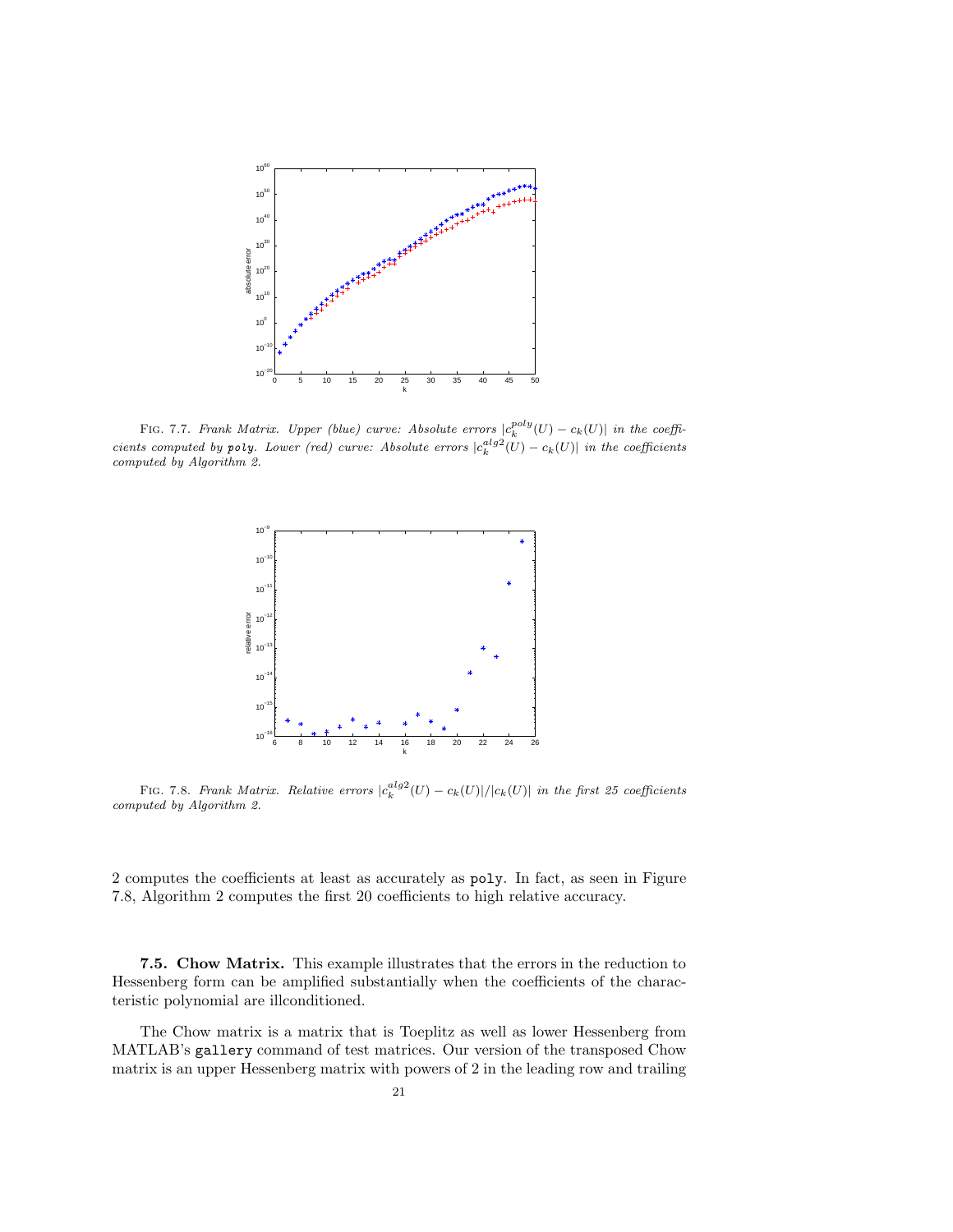

FIG. 7.9. *Transposed Chow Matrix.* Upper (blue) curve: Relative errors  $|c_k^{poly}(C^T)$  $c_k(C^T)|/|c_k(C^T)|$  in the coefficients computed by poly. Lower (red) curve: Relative errors  $|c_k^{alg2}(C^T) - c_k(C^T)|/|c_k(C^T)|$  in the coefficients computed by Algorithm 2.



FIG. 7.10. *Chow Matrix. Blue curve: Relative errors*  $|c_k^{poly}(C) - c_k(C)|/|c_k(C)|$  *in the coefficients computed by poly. Red curve: Relative errors*  $|c_k^{alg2}(C) - c_k(C)|/|c_k(C)|$  *in the coefficients computed by Algorithm 2. The two curves are virtually indistinguishable.*

column,

$$
C^{T} = \begin{pmatrix} 3 & 4 & \dots & 2^{n} \\ 1 & \ddots & \ddots & \vdots \\ & \ddots & 3 & 4 \\ & & 1 & 3 \end{pmatrix}.
$$

As before, we computed the exact coefficients with MATLAB's symbolic toolbox. Figure 7.9 illustrates that Algorithm 2 computes all coefficients  $c_k(C^T)$  to high relative accuracy for  $n = 50$ . In contrast, the relative accuracy of the coefficients computed by poly deteriorates markedly as k becomes larger.

However, if we compute instead the characteristic polynomial of  $C$ , then a pre-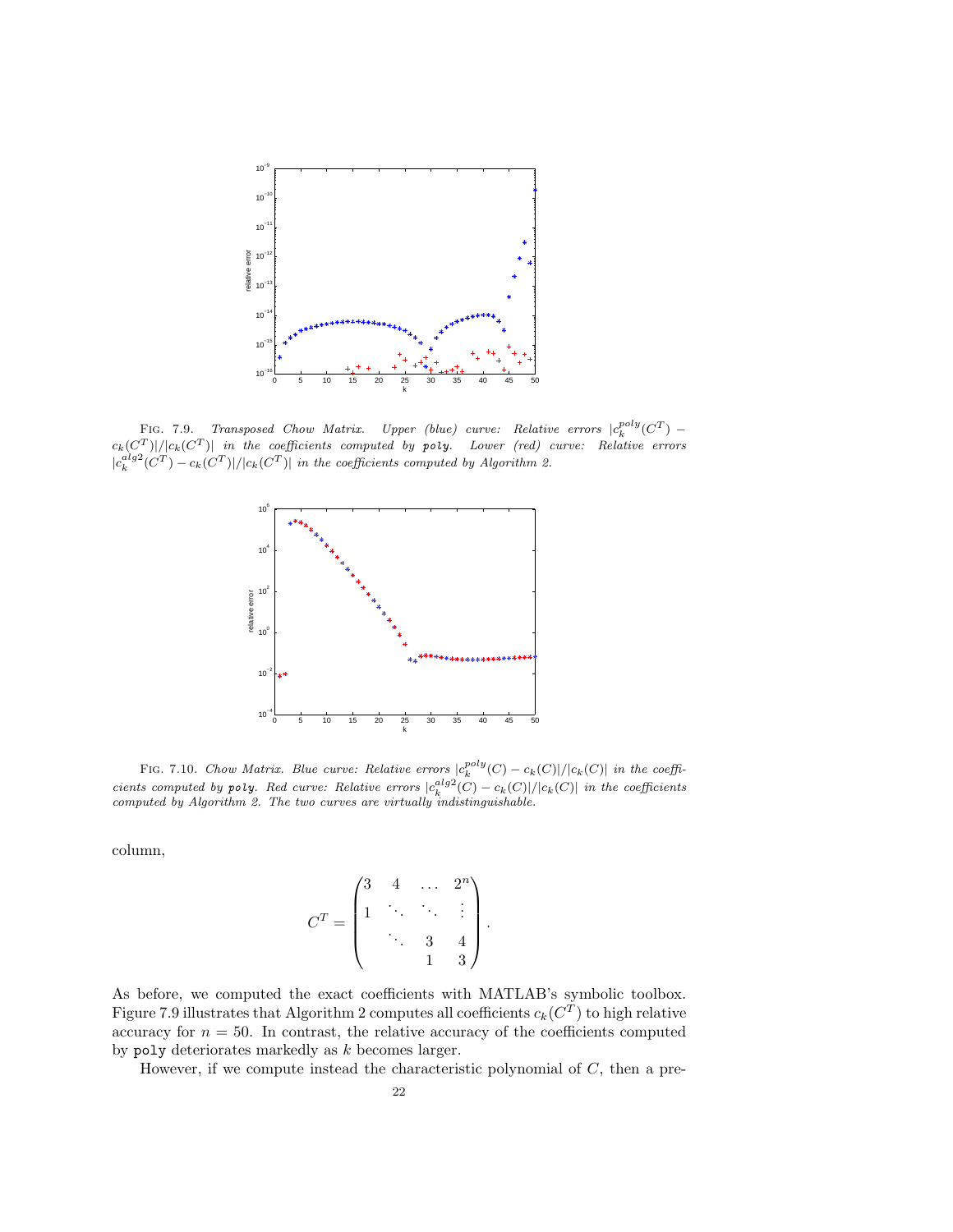liminary reduction to upper Hessenberg form is necessary. Figure 7.10 illustrates that the computed coefficients have hardly any relative accuracy to speak of, and only the trailing coefficients have about 1 significant digit. The loss of accuracy occurs because the errors in the reduction to Hessenberg form are amplified by the condition numbers of the coefficients, as the absolute bound in Theorem 6.2 suggests. Unfortunately, in this case, the condition numbers in Theorem 6.2 are too pessimistic to predict the absolute error of Algorithm 2.

Acknowledgements. We thank Dean Lee for helpful discussions.

## REFERENCES

- [1] S. Barnett, *Leverrier's algorithm: A new proof and extensions*, SIAM J. Matrix Anal. Appl., 10 (1989), pp. 551–556.
- [2] , *Leverrier's algorithm for orthogonal bases*, Linear Algebra Appl., 236 (1996), pp. 245– 263.
- [3] M. D. Bingham, *A new method for obtaining the inverse matrix*, J. Amer. Statist. Assoc., 36 (1941), pp. 530–534.
- [4] L. Csanky, *Fast parallel matrix inversion*, SIAM J. Comput., 5 (1976), pp. 618–623.
- [5] V. N. Faddeeva, *Computational Methods of Linear Algebra*, Dover, New York, 1959.
- [6] F. R. Gantmacher, *The Theory of Matrices*, vol. I, AMS Chelsea Publishing, Providence, Rhode Island, 1998.
- [7] M. Giesbrecht, *Nearly optimal algorithms for canonical matrix forms*, SIAM J. Comput., 24 (1995), pp. 948–969.
- [8] W. B. Givens, *Numerical computation of the characteristic values of a real symmetric matrix*, tech. rep., Oak Ridge National Labortary, 1953.
- [9] , *The characteristic value-vector problem*, J. Assoc. Comput. Mach., 4 (1957), pp. 298– 307.
- [10] G. H. Golub and C. F. Van Loan, *Matrix Computations*, The Johns Hopkins University Press, Baltimore, third ed., 1996.
- [11] S. J. Hammarling, *Latent Roots and Latent Vectors*, The University of Toronto Press, 1970.
- [12] E. R. Hansen, *On the Danilewski method*, J. Assoc. Comput. Mach., 10 (1963), pp. 102–109.
- [13] G. Helmberg, P. Wagner, and G. Veltkamp, *On Faddeev-Leverrier's method for the computation of the characteristic polynomial of a matrix and of eigenvectors*, Linear Algebra Appl., 185 (1993), pp. 219–233.
- [14] N. J. Higham, *Accuracy and Stability of Numerical Algorithms*, SIAM, Philadelphia, second ed., 2002.
- [15] P. Horst, *A method for determining the coefficients of the characteristic equation*, Ann. Math. Statistics, 6 (1935), pp. 83–84.
- [16] S.-H. Hou, *A simple proof of the Leverrier-Faddeev characteristic polynomial algorithm*, SIAM Rev., 40 (1998), pp. 706–709.
- [17] A. S. Householder, *The Theory of Matrices in Numerical Analysis*, Dover, New York, 1964.
- [18] A. S. Householder and F. L. Bauer, *On certain methods for expanding the characteristic polynomial*, Numer. Math., 1 (1959), pp. 29–37.
- [19] I. Ipsen and R. Rehman, *Perturbation bounds for determinants and characteristic polynomials*, SIAM J. Matrix Anal. Appl., 30 (2008), pp. 762–776.
- [20] E. KALTOFEN AND B. D. SAUNDERS, *On Wiedemann's method of solving linear systems*, in Proc. Ninth Internat. Symp. Applied Algebra, Algebraic Algor., Error-Correcting Codes, vol. 539 of Lect. Notes Comput. Sci., Springer, Berlin, 1991, pp. 29–38.
- [21] D. Lee, *Private communication*.
- [22] D. Lee and T. Schaefer, *Neutron matter on the lattice with pionless effective field theory*, Phys. Rev. C, 2 (2005), p. 024006.
- [23] M. Lewin, *On the coefficients of the characteristic polynomial of a matrix*, Discrete Math., 125 (1994), pp. 255–262.
- [24] P. Misra, E. Quintana, and P. Van Dooren, *Numerically stable computation of characteristic polynomials*, in Proc. American Control Conference, vol. 6, IEEE, 1995, pp. 4025–4029.
- [25] C. Papaconstantinou, *Construction of the characteristic polynomial of a matrix*, IEEE Trans. Automatic Control., 19 (1974), pp. 149–151.
- [26] R. Rehman, *Numerical Computation of the Characteristic Polynomial of a Complex Matrix*, PhD thesis, Department of Mathematics, North Carolina State University, 2010.